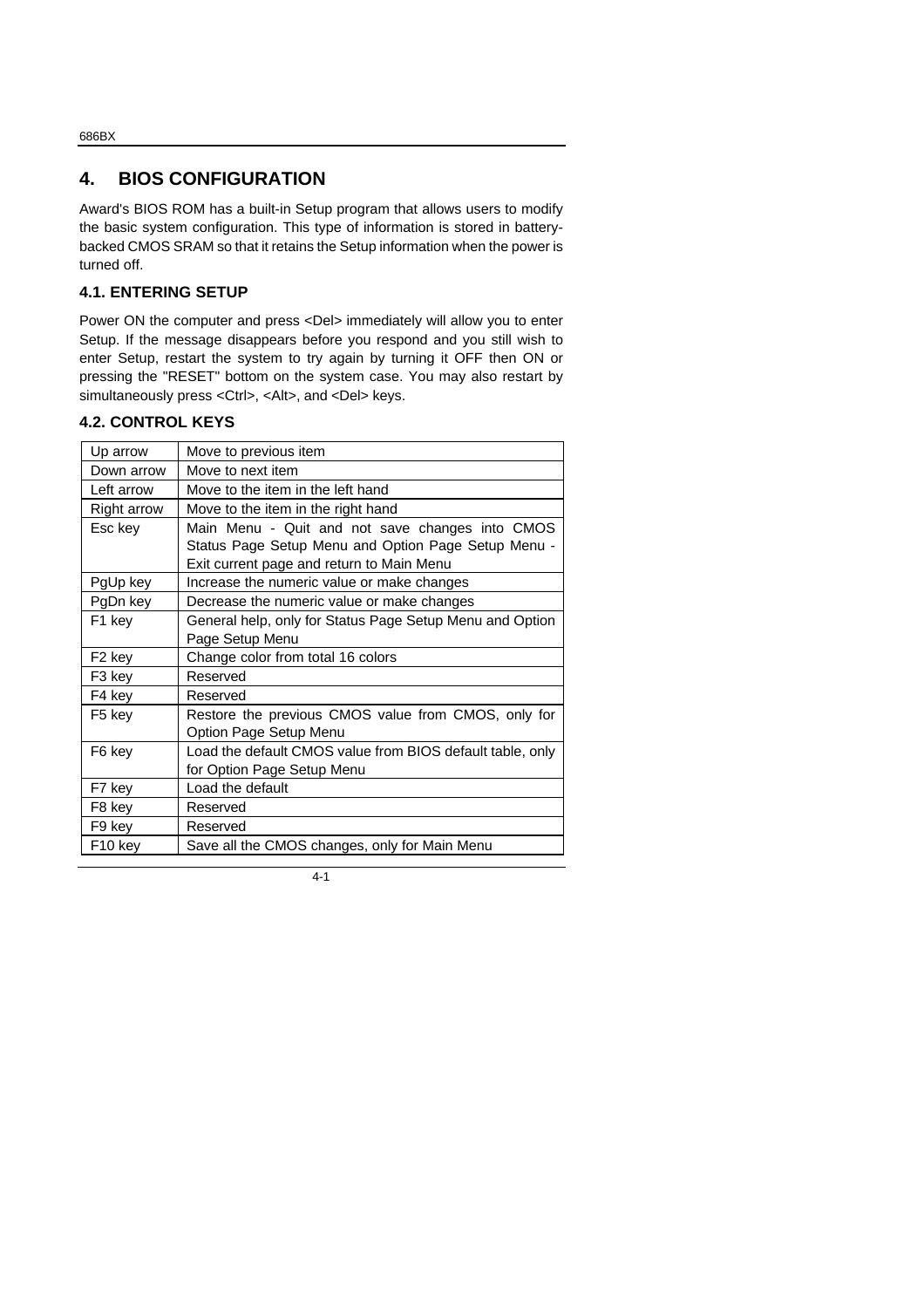#### **4.3. GETTING HELP**

#### *4.3.1. Main Menu*

The on-line description of the highlighted setup function is displayed at the bottom of the screen.

#### *4.3.2. Status Page Setup Menu / Option Page Setup Menu*

Press F1 to pop up a small help window that describes the appropriate keys to use and the possible selections for the highlighted item. To exit the Help Window press <Esc>.

#### **4.4. THE MAIN MENU**

Once you enter Award BIOS CMOS Setup Utility, the Main Menu (Figure 4.1) will appear on the screen. The Main Menu allows you to select from nine setup functions and two exit choices. Use arrow keys to select among the items and press <Enter> to accept or enter the sub-menu.

> ROM PCI / ISA BIOS CMOS SETUP UTILITY AWARD SOFTWARE, INC.

| STANDARD CMOS SETUP              | INTEGRATED PERIPHERALS                                                             |
|----------------------------------|------------------------------------------------------------------------------------|
| <b>BIOS FEATURES SETUP</b>       | <b>USER PASSWORD</b>                                                               |
| <b>CHIPSET FEATURES SETUP</b>    | <b>IDE HDD AUTO DETECTION</b>                                                      |
| POWER MANAGEMENT SETUP           | <b>SAVE &amp; EXIT SETUP</b>                                                       |
| PNP/PCI CONFIGURATION            | <b>EXIT WITHOUT SAVING</b>                                                         |
| <b>LOAD BIOS DEFAULTS</b>        |                                                                                    |
| <b>LOAD PERFORMANCE DEFAULTS</b> |                                                                                    |
| ESC.<br>$:$ Quit                 | $\hat{\rho}$ $\tilde{\rho}$ $\hat{\rho}$ $\hat{\sigma}$ $\hat{\sigma}$ Select Item |
| F10<br>: Save & Exit Setup       | $(Shift)F2$ : Change Color                                                         |
|                                  |                                                                                    |
|                                  | Time, Date, Hard Disk Type,                                                        |
|                                  |                                                                                    |

Figure 4.1: Main Menu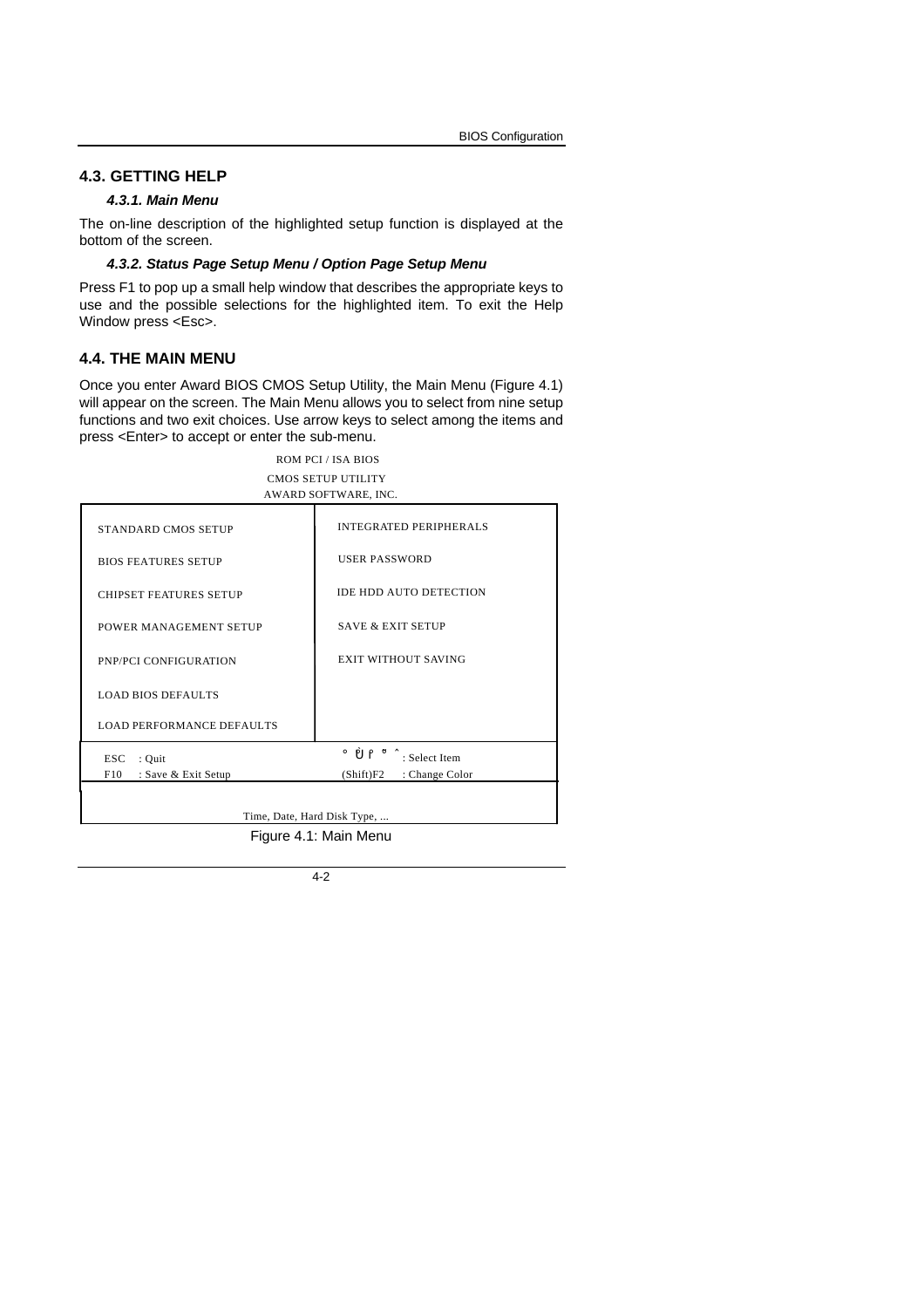- Standard CMOS setup This setup page includes all the items in standard compatible BIOS.
- BIOS features setup This setup page includes all the items of Award special enhanced features.
- Chipset features setup This setup page includes all the items of chipset special features.
- Power management setup This setup page includes all the items of Green function features.
- PNP/PCI configuration

This setup page includes all the configurations of PCI & PnP ISA resources.

- Load BIOS defaults BIOS Defaults indicates the most appropriate value of the system parameters that the system would be in safe configuration.
- Load Performance defaults

Performance Defaults indicates the value of the system parameters that the system would be in the best performance configuration.

- Integrated peripherals This setup page includes all onboard peripherals.
- User password Change, set, or disable password. It allows you to limit access to the system and Setup, or just to Setup.
- IDE HDD auto detection Automatically configure hard disk parameters.
- Save & exit setup Save CMOS value settings to CMOS and exit setup.
- Exit without saving Abandon all CMOS value changes and exit setup.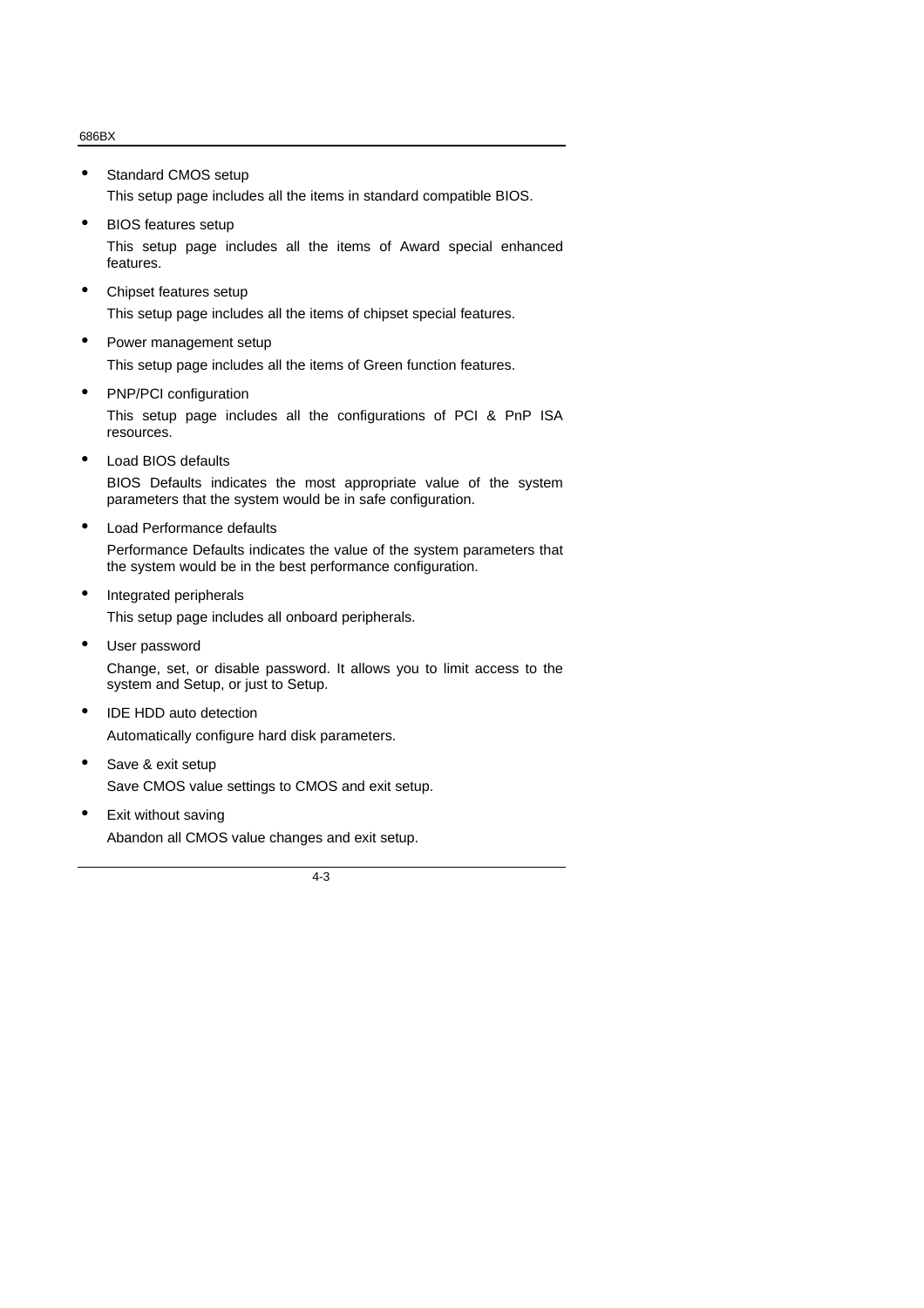#### **4.5. STANDARD CMOS SETUP MENU**

The items in Standard CMOS Setup Menu (Figure 4.2) are divided into 9 categories. Each category includes no, one or more than one setup items. Use the arrows to highlight the item and then use the <PgUp> or <PgDn> keys to select the value you want in each item.

#### ROM PCI / ISA BIOS STANDARD CMOS SETUP AWARD SOFTWARE, INC.

| <b>HARD DISKS</b>                           | <b>TYPE</b> | <b>SIZE</b>  |              | CYLS HEAD | <b>PRECOMP</b>          | LANDZ.               | <b>SECTOR MODE</b> |                  |
|---------------------------------------------|-------------|--------------|--------------|-----------|-------------------------|----------------------|--------------------|------------------|
| Primary Master                              | : Auto      | $\mathbf{0}$ | $\mathbf{0}$ | $\Omega$  | $\Omega$                | $\Omega$             | $\Omega$           | $_{\text{Auto}}$ |
| Primary Slave                               | : Auto      | $\mathbf{0}$ | $\Omega$     | $\Omega$  | $\Omega$                | $\Omega$             | $\Omega$           | Auto             |
| Secondary Master                            | : Auto      | $\mathbf{0}$ | $\Omega$     | $\Omega$  | $\Omega$                | $\Omega$             | $\Omega$           | $_{\text{Auto}}$ |
| Secondary Slave                             | $:$ Auto    | $\Omega$     | $\Omega$     | $\Omega$  | $\Omega$                | $\Omega$             | $\Omega$           | Auto             |
| Drive A : 1.44, 3.5 in<br>: None<br>Drive B |             |              |              |           |                         |                      |                    |                  |
| Floppy 3 Mode Support : Disabled            |             |              |              |           |                         | Base Memory:         | 640 K              |                  |
| $Video = EGA/VGA$                           |             |              |              |           | <b>Extended Memory:</b> |                      | 31744 K            |                  |
| Halt On: No Errors                          |             |              |              |           |                         | Other Memory:        | 384 K              |                  |
|                                             |             |              |              |           |                         | <b>Total Memory:</b> | 32768 K            |                  |

Figure 4.2: Standard CMOS Setup Menu

#### • Date

The date format is <day>, <month> <date> <year>.

| day   | The day, from Sun to Sat, determined by the BIOS and is<br>display-only |
|-------|-------------------------------------------------------------------------|
| month | The month, Jan. through Dec.                                            |
| date  | The date, from 1 to 31 (or the maximum allowed in the month)            |
| vear  | The year, from 1994 through 2079                                        |

• Time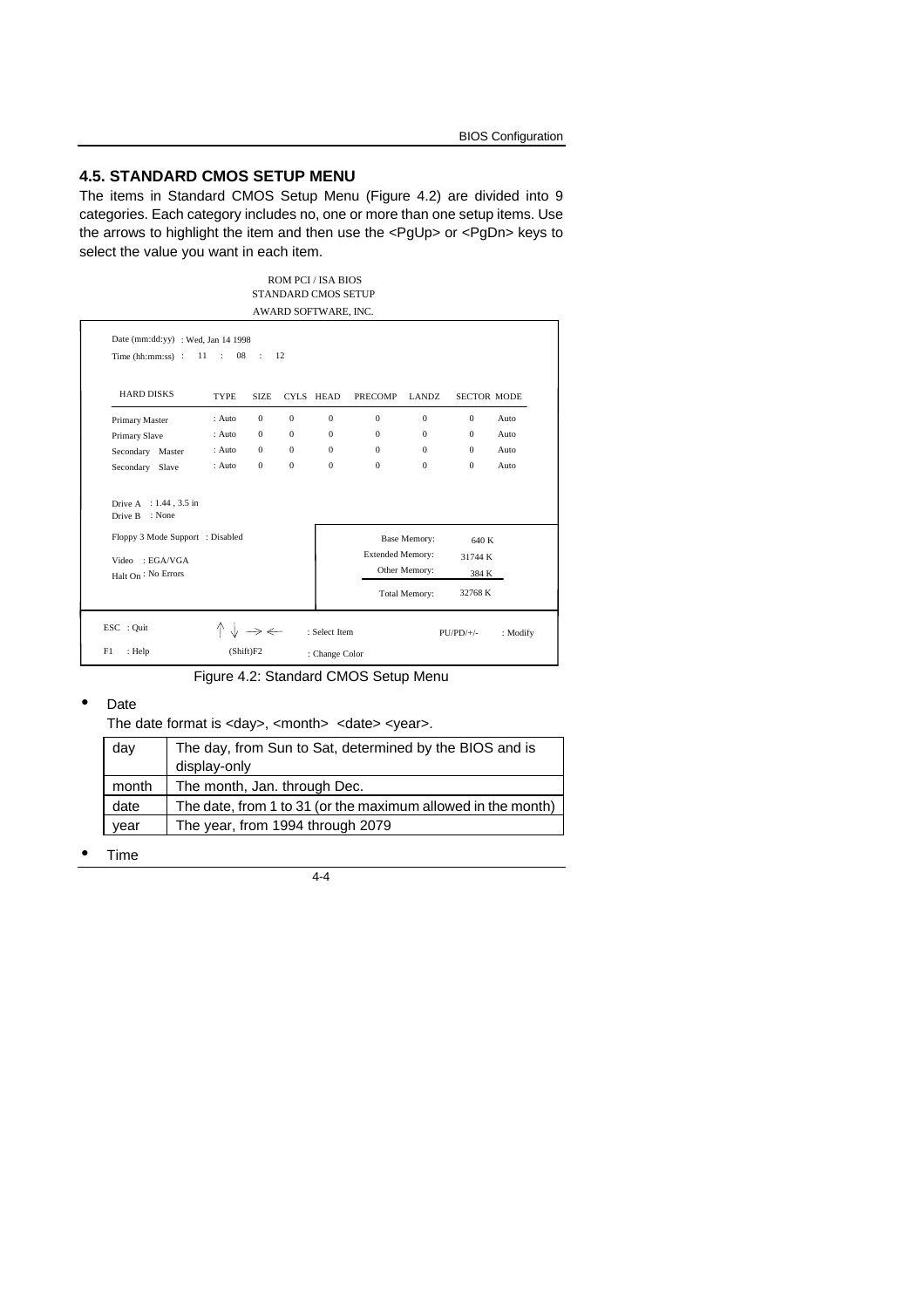The times format in <hour> <minute> <second>. The time is calculated base on the 24-hour military-time clock. For example, 1 p.m. is 13:00:00.

• Primary HDDs / Secondary HDDs

The category identifies the types of hard disk from drive C to F that has been installed in the computer. There are two types: auto type, and user definable type. User type is user-definable; Auto type which will automatically detect HDD type.

Note that the specifications of your drive must match with the drive table. The hard disk will not work properly if you enter improper information for this category.

If you select User Type, related information will be asked to enter to the following items. Enter the information directly from the keyboard and press <Enter>. Such information should be provided in the documentation form your hard disk vendor or the system manufacturer.

| CYLS.           | Number of cylinders |
|-----------------|---------------------|
| <b>HEADS</b>    | number of heads     |
| <b>PRECOMP</b>  | write precomp       |
| <b>LANDZONE</b> | Landing zone        |
| <b>SECTORS</b>  | number of sectors   |

If a hard disk has not been installed select NONE and press <Enter>.

• Drive A type / Drive B type

The category identifies the types of floppy disk drive A or drive B that has been installed in the computer.

| <b>None</b>    | No floppy drive installed                             |
|----------------|-------------------------------------------------------|
| 360K, 5.25 in. | 5.25 inch PC-type standard drive; 360K byte capacity. |
| 1.2M, 5.25 in. | 5.25 inch AT-type high-density drive; 1.2M byte       |
|                | capacity (3.5 inch when 3 Mode is Enabled).           |
| 720K, 3.5 in.  | 3.5 inch double-sided drive; 720K byte capacity       |
| 1.44M, 3.5 in. | 3.5 inch double-sided drive; 1.44M byte capacity.     |
| 2.88M, 3.5 in. | 3.5 inch double-sided drive; 2.88M byte capacity.     |

• Floppy 3 Mode Support (for Japan Area)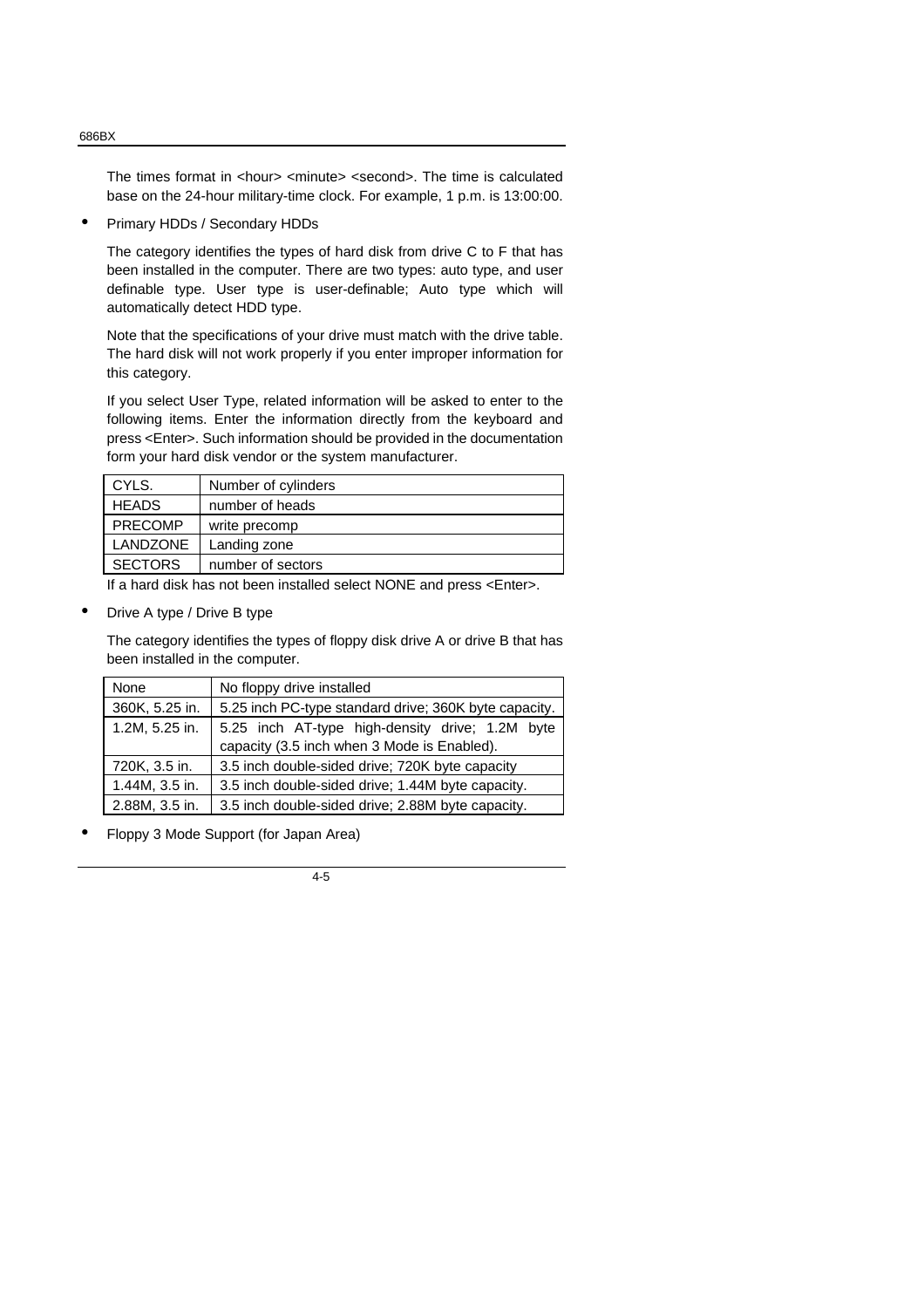BIOS Configuration

| <b>Disabled</b> | Normal Floppy Drive.                  |
|-----------------|---------------------------------------|
| Drive A         | Drive A is 3 mode Floppy Drive.       |
| Drive B         | Drive B is 3 mode Floppy Drive.       |
| <b>Both</b>     | Drive A & B are 3 mode Floppy Drives. |

#### • Video

The category detects the type of adapter used for the primary system monitor that must match your video display card and monitor. Although secondary monitors are supported, you do not have to select the type in setup.

| EGA/VGA     | Enhanced Graphics Adapter/Video Graphics Array. For<br>EGA, VGA, SVGA, or PGA monitor adapters |  |  |
|-------------|------------------------------------------------------------------------------------------------|--|--|
| CGA 40      | Color Graphics Adapter, power up in 40 column mode                                             |  |  |
| CGA 80      | Color Graphics Adapter, power up in 80 column mode                                             |  |  |
| <b>MONO</b> | Monochrome<br>hiah<br>resolution<br>adapter, includes<br>monochrome adapters                   |  |  |

#### • Halt on

The category determines whether the computer will stop if an error is detected during power up.

| <b>NO Errors</b>  | The system boot will not stop for any error that may<br>be detected                                |
|-------------------|----------------------------------------------------------------------------------------------------|
| All Errors        | Whenever the BIOS detects a non-fatal error the<br>system will be stopped and you will be prompted |
| All, But Keyboard | The system boot will not stop for a keyboard error;<br>it will stop for all other errors           |
| All, But Diskette | The system boot will not stop for a disk error; it will<br>stop for all other errors               |
| All, But Disk/Key | The system boot will not stop for a keyboard or disk<br>error; it will stop for all other errors   |

**Memory**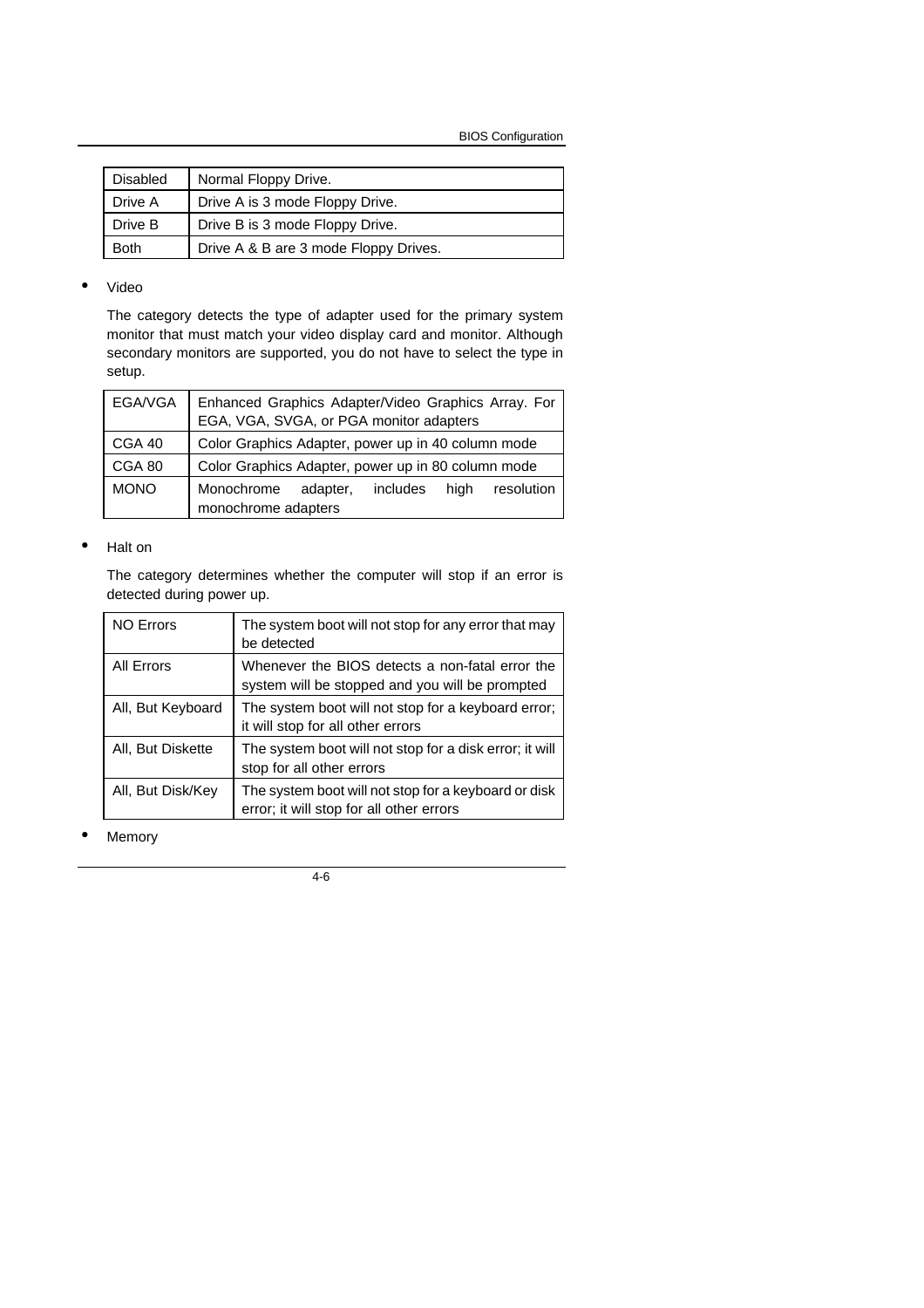The category is display-only which is determined by POST (Power On Self Test) of the BIOS.

#### **Base Memory**

The POST of the BIOS will determine the amount of base (or conventional) memory installed in the system.

The value of the base memory is typically 512 K for systems with 512 K memory installed on the motherboard, or 640 K for systems with 640 K or more memory installed on the motherboard.

#### **Extended Memory**

The BIOS determines how much extended memory is present during the POST.

This is the amount of memory located above 1 MB in the CPU's memory address map.

#### **Expanded Memory**

Expanded Memory in memory defined by the Lotus/Intel/Microsoft (LIM) standard as EMS.

Many standard DOS applications can not utilize memory above 640 K; the Expanded Memory Specification (EMS) swaps memory, which not utilized by DOS with a section, or frame, so these applications, can access all of the system memory.

Memory can be swapped by EMS is usually 64 K within 1 MB or memory above 1 MB, depends on the chipset design.

Expanded memory device driver is required to use memory as Expanded Memory.

#### **Other Memory**

This refers to the memory located in the 640 K to 1024 K address space. This is memory that can be used for different applications.

DOS uses this area to load device drivers to keep as much base memory free for application programs. Most use for this area is Shadow RAM.

4-7

#### 686BX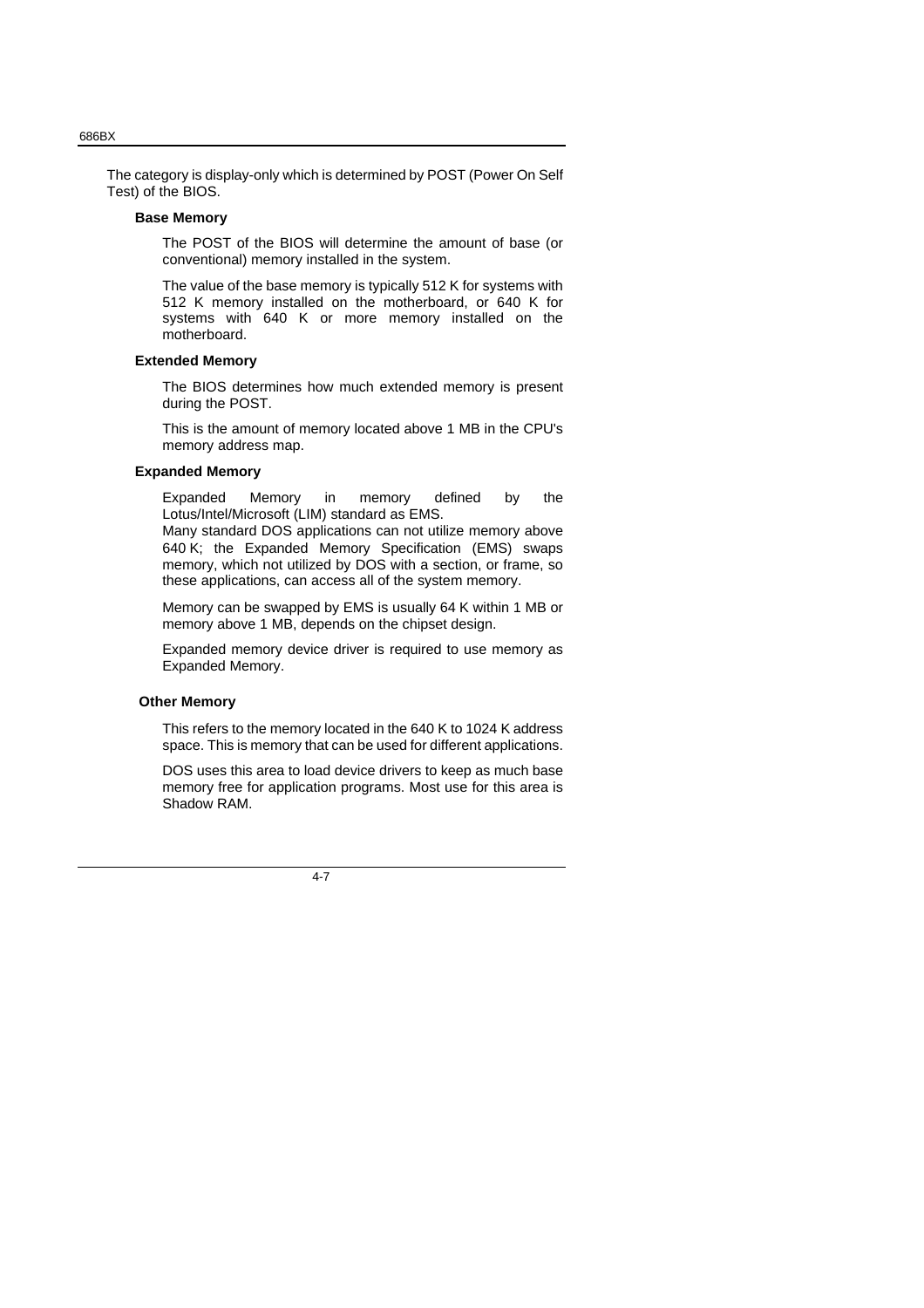## **4.6. BIOS FEATURES SETUP**

|                                                                                                                                                                                                                                                                              |                                                                                                                                                        | <b>ROM PCI / ISA BIOS</b><br><b>BIOS FEATURES SETUP</b><br>AWARD SOFTWARE, INC.                          |                                                                   |                                      |
|------------------------------------------------------------------------------------------------------------------------------------------------------------------------------------------------------------------------------------------------------------------------------|--------------------------------------------------------------------------------------------------------------------------------------------------------|----------------------------------------------------------------------------------------------------------|-------------------------------------------------------------------|--------------------------------------|
| Virus Warning<br><b>CPU</b> Internal Cache<br><b>External Cache</b><br>CPU L2 Cache ECC Checking<br><b>Quick Power On Self Test</b><br>CPU Update Data<br><b>Boot Sequence</b><br>Swap Floppy Drive<br>VGA Boot From<br>Boot Up Floppy Seek<br><b>Boot Up NumLock Status</b> | : Disabled<br>: Enabled<br>: Enabled<br>: Disabled<br>: Enabled<br>: Enabled<br>: A, C, SCSI<br>: Disabled<br>: AGP<br>: Enabled<br>: On<br>: Disabled | Video BIOS Shadow                                                                                        |                                                                   | : Enabled                            |
| <b>Typematic Rate Setting</b>                                                                                                                                                                                                                                                |                                                                                                                                                        |                                                                                                          |                                                                   |                                      |
| Typematic Rate (Chars/Sec)<br>Typematic Delay (Msec)<br>Security Option<br>PCI/VGA Palette Snoop<br>OS Select For DRAM >64MB                                                                                                                                                 | :6<br>: 250<br>: Setup<br>: Disabled<br>: Non- $OS2$                                                                                                   | $\text{ESC}:$ Quit<br>F1<br>: Help<br>F5<br>: Old Values<br>F <sub>6</sub><br>: Load BIOS Defaults<br>F7 | i ÔÕ⊬Ö<br>$PU/PD/+/-$<br>(Shift)F2<br>: Load Performance Defaults | : Select Item<br>: Modify<br>: Color |

Figure 4.3: BIOS Features Setup

#### • Virus Warning

If it is set to enable, the category will flash on the screen when there is any attempt to write to the boot sector or partition table of the hard disk drive. The system will halt and the warning message will appear in the mean time. You can run anti-virus program to locate the problem.

Default value is Disabled.

| Enabled  | Activate automatically when the system boots up causing a |
|----------|-----------------------------------------------------------|
|          | warning message to appear when anything attempts to       |
|          | access the boot sector or hard disk partition table       |
| Disabled | No warning message to appear when anything attempts to    |
|          | access the boot sector or hard disk partition table       |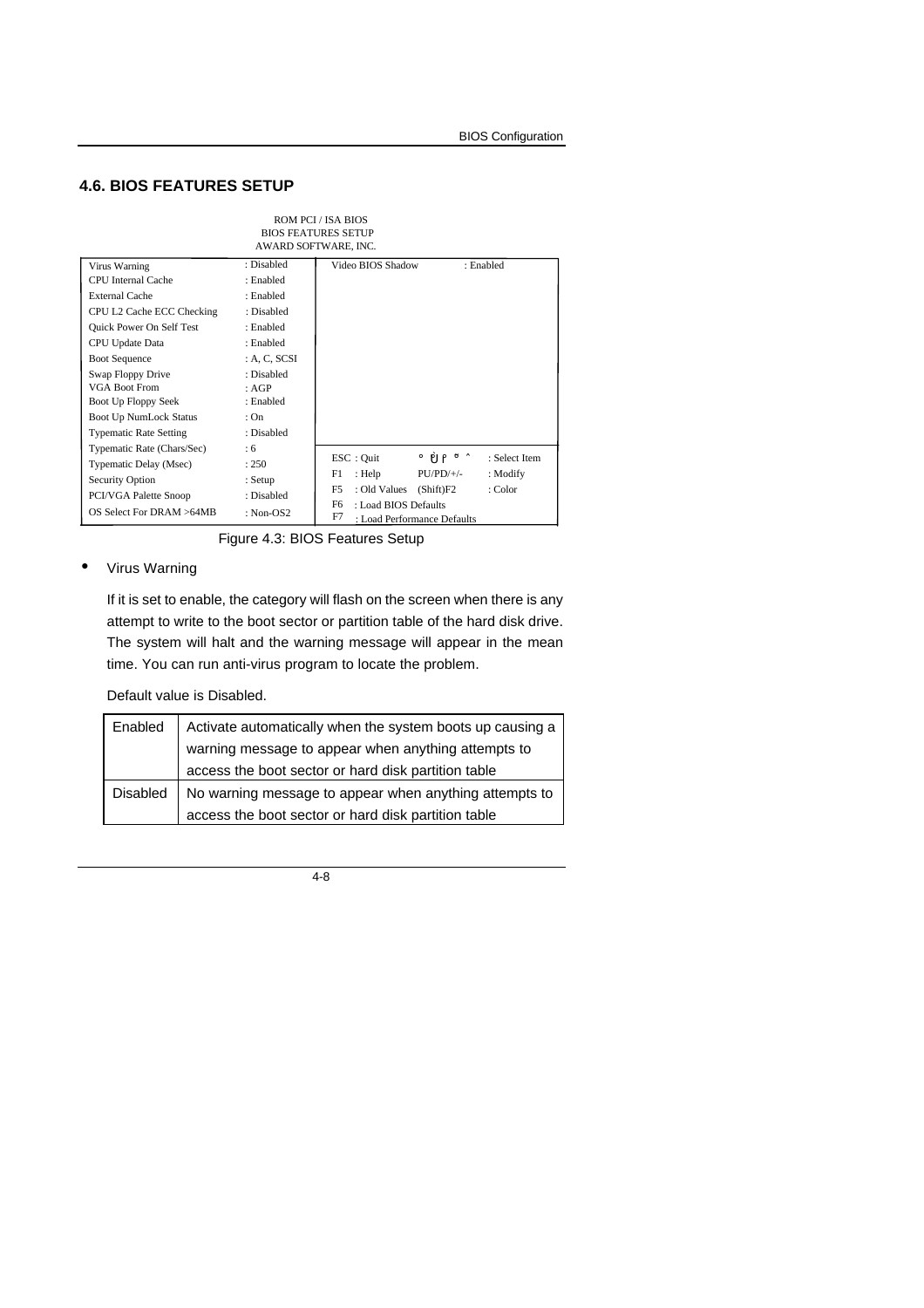• CPU Internal Cache / External Cache

These two categories speed up memory access. However, it depends on CPU / chipset design. The default value is Enabled.

| Enabled  | Enable cache  |
|----------|---------------|
| Disabled | Disable cache |

• CPU L2 Cache ECC Checking

The default value is Disabled.

| Enabled   Enable CPU L2 Cache ECC Checking   |
|----------------------------------------------|
| Disabled   Disable CPU L2 Cache ECC Checking |

• Quick Power On Self Test

This category speeds up Power On Self Test (POST) after you power on the computer. If it is set to Enable, BIOS will shorten or skip some check items during POST.

The default value is Enabled.

| Enabled   Enable quick POST |
|-----------------------------|
| Disabled   Normal POST      |

• CPU Update Data

The default value is Enabled.

| Enabled   Enable CPU Update Data  |
|-----------------------------------|
| Disabled   Normal CPU Update Data |

Boot Sequence

This category determines which drive computer searches first for the disk operating system (i.e., DOS). Default value is A, C, SCSI.

| $X1, X2, X3$ System will first search for X1 disk drive then X2 disk |
|----------------------------------------------------------------------|
| drive and then X3 disk drive.                                        |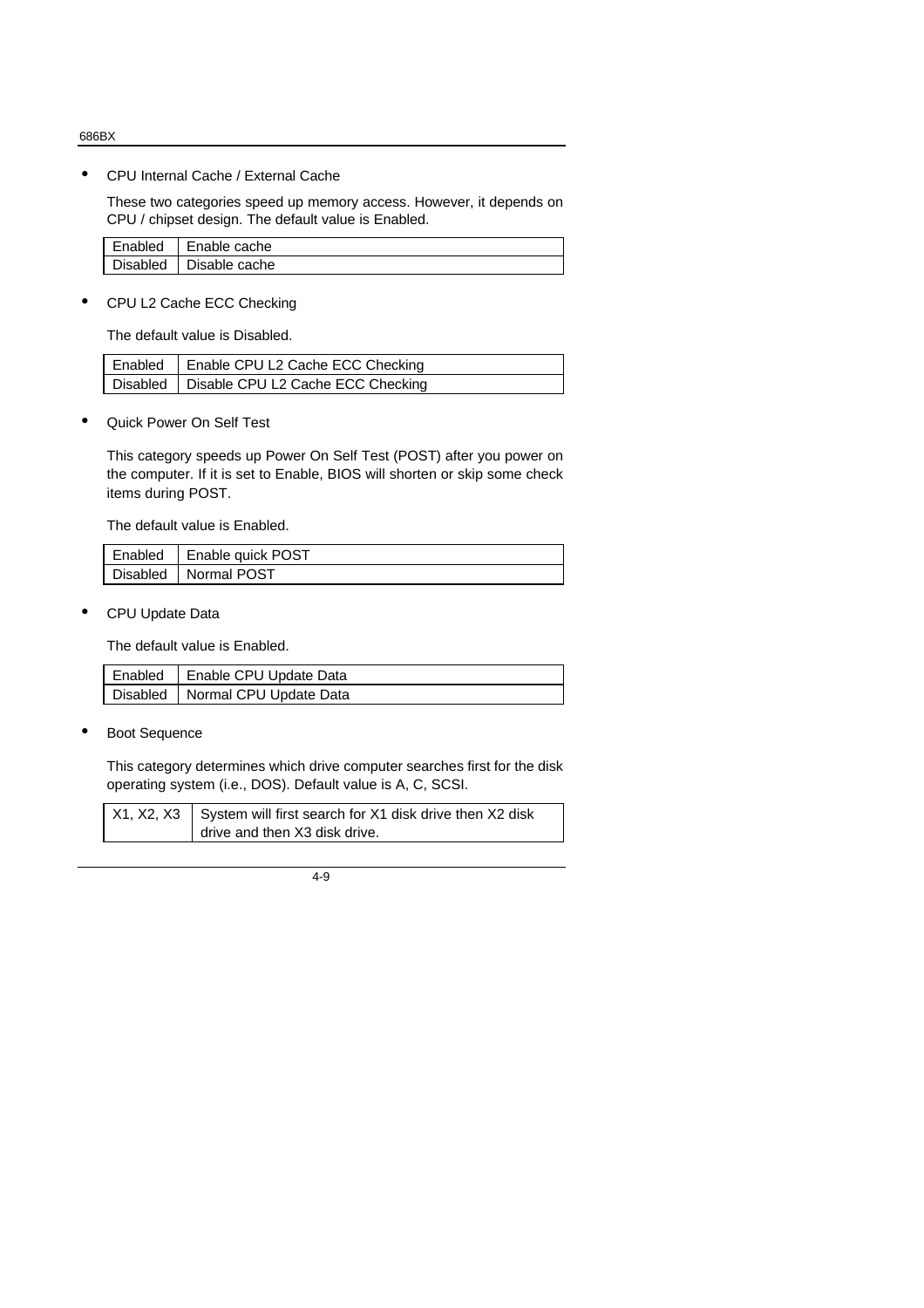Swap Floppy Drive

The default value is Disabled.

| Enabled   Floppy A & B will be swapped under DOS  |
|---------------------------------------------------|
| Disabled   Floppy A & B will be normal definition |

• VGA Boot From

 $\mathsf{I}$ 

The default value is AGP.

| $\triangle G$ P | VGA Boot From AGP |
|-----------------|-------------------|
| DOI             | VGA Boot From PCI |

• Boot Up Floppy Seek

During POST, BIOS will determine the floppy disk drive installed is 40 or 80 tracks. 360 K type is 40 tracks 720 K, 1.2 M and 1.44 M are all 80 tracks. The default value is Enabled.

| Enabled  | BIOS searches for floppy disk drive to determine it is 40 or                                                                  |
|----------|-------------------------------------------------------------------------------------------------------------------------------|
|          | 80 tracks. Note that BIOS can not tell from 720 K, 1.2 M or                                                                   |
|          | 1.44 M drive type as they are all 80 tracks                                                                                   |
|          |                                                                                                                               |
| Disabled | BIOS will not search for the type of floppy disk drive by track<br>number. Note that there will not be any warning message if |

• Boot Up NumLock Status

The default value is On.

| Keypad is number keys |
|-----------------------|
| Keypad is arrow keys  |

• Typematic Rate Setting

The default value is Disabled.

| Enabled   Enable Keyboard Typematic rate setting.   |
|-----------------------------------------------------|
| Disabled   Disable Keyboard Typematic rate setting. |

• Typematic Rate (Chars / Sec)

The default value is 6.

| 6-30 | Set the maximum Typematic rate from 6 chars. Per second<br>to 30 chars. Per second. |
|------|-------------------------------------------------------------------------------------|
|      |                                                                                     |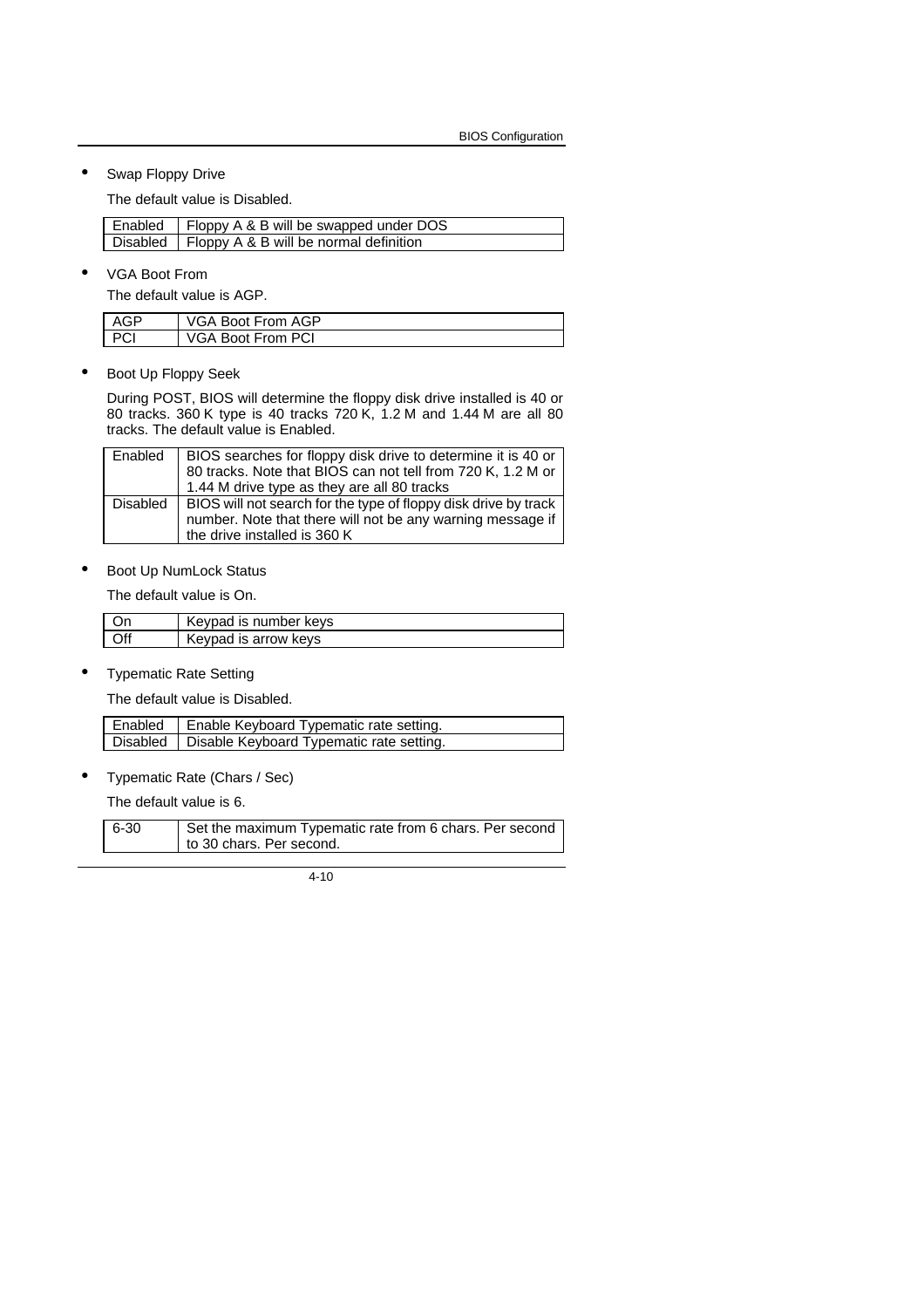• Typematic Delay (Msec)

The default value is 250.

| 250-1000 | Set the time delay from first key to repeat the same key in |
|----------|-------------------------------------------------------------|
|          | to computer.                                                |

• Security Option

This category allows you to limit access to the system and Setup, or just to Setup. The default value is Setup.

| System | The system can not boot and can not access to Setup page<br>will be denied if the correct password is not entered at the<br>prompt |
|--------|------------------------------------------------------------------------------------------------------------------------------------|
| Setup  | The system will boot, but access to Setup will be denied if                                                                        |
|        | the correct password is not entered at the prompt                                                                                  |

- $\bullet^*$  To disable security, select PASSWORD SETTING at Main Menu and **then you will be asked to enter password. Do not type anything and just press <Enter>, it will disable security. Once the security is disabled, the system will boot and you can enter Setup page freely.**
- PCI/VGA Palette Snoop

The default value is Disabled.

| Enabled   For having Video Card on ISA Bus and VGA Card on PCI Bus. |
|---------------------------------------------------------------------|
| Disabled   For VGA Card only.                                       |

OS Select For DRAM>64MB

The default value is Non-OS2.

| Non-OS2         | Using non-OS2 operating system.           |
|-----------------|-------------------------------------------|
| OS <sub>2</sub> | Using OS2 operating system and DRAM>64MB. |

Video BIOS Shadow

It determines whether video BIOS is able to copy to RAM, however, it is optional from chipset design. Video Shadow will increase the video speed. The default value is Enabled.

| Enabled | Video shadow is enabled           |
|---------|-----------------------------------|
|         | Disabled Video shadow is disabled |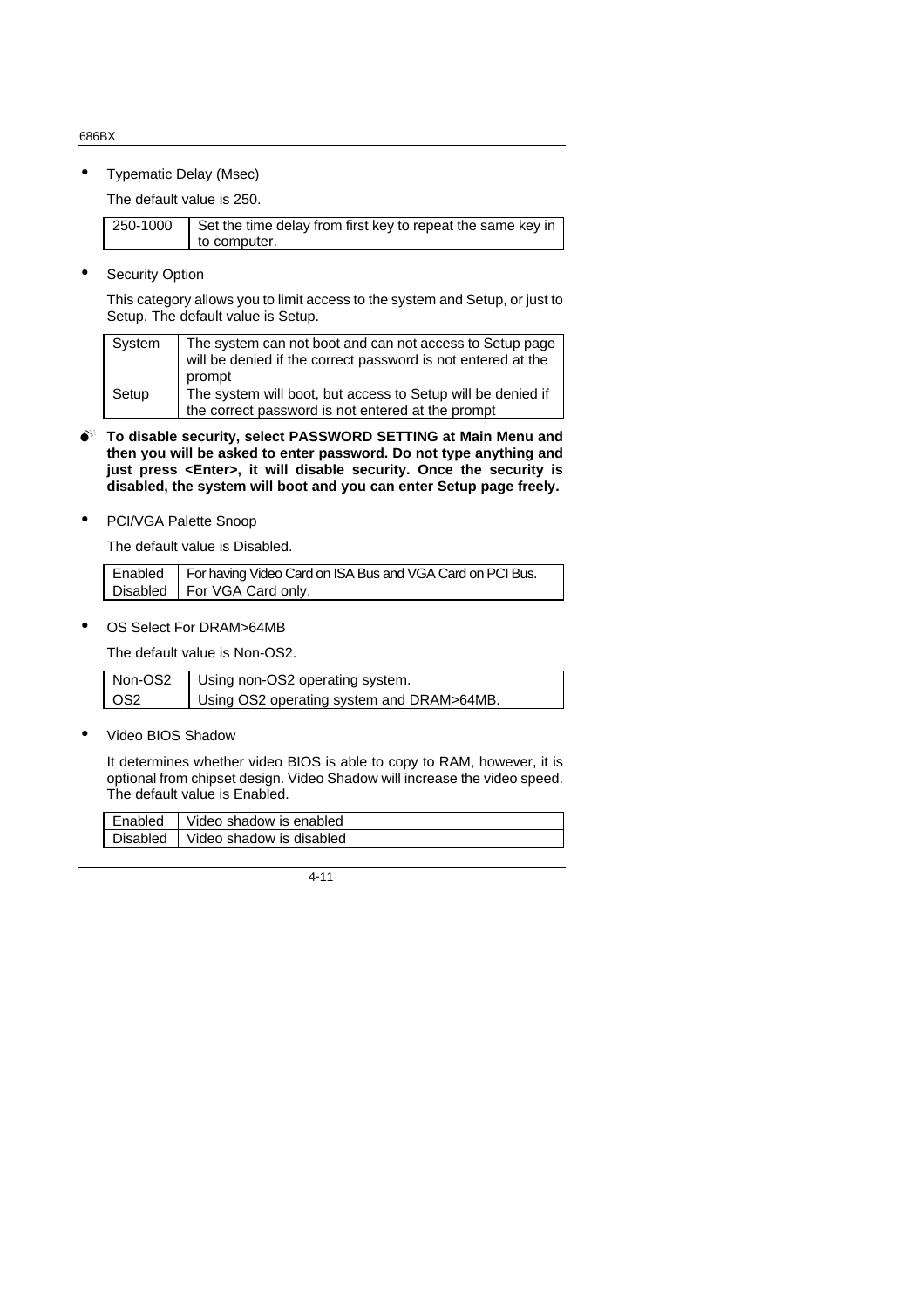#### **4.7. CHIPSET FEATURES SETUP**

| ROM PCI / ISA BIOS            |
|-------------------------------|
| <b>CHIPSET FEATURES SETUP</b> |
| AWARD SOFTWARE, INC.          |

| EDO CASx# MA Wait State           | :1                     | <b>Current CPU Temperature</b>                                               | : $56 \text{ } \text{CJ}$ /132 $\text{C}$ $\overline{\text{K}}$ |
|-----------------------------------|------------------------|------------------------------------------------------------------------------|-----------------------------------------------------------------|
| EDO RAS <sub>x</sub> # Wait State | :1                     | <b>Current CPU FAN Speed</b>                                                 | : 5152 RPM                                                      |
| SDRAM CAS latency Time            | : Auto                 | Current CPUVC <sub>ore</sub> A                                               | : 2.83 V                                                        |
| DRAM Data Integrity Mode          | : Non-ECC              | Current $CPUVCore$ B                                                         | : 1.50 V                                                        |
| System BIOS Cacheable             | : Enabled              | Current $+3.3$ V                                                             | : 3.53 V                                                        |
| Video BIOS Cacheable              | : Enabled              | Current $+5$ V                                                               | : 4.99 V                                                        |
| Video RAM Cacheable               | : Disabled             | Current $+12$ V                                                              | : 12.28 V                                                       |
| 16 Bit I/O Recovery Time          | : 1                    | Current - 12 V                                                               | :-11.81 V                                                       |
| Memory Hole At 15M-16M            | : Disabled             | Current - 5 V                                                                | $:5.04$ V                                                       |
| <b>Delayed Transaction</b>        | : Disabled             | <b>Current Battery Life</b>                                                  | $:$ OK                                                          |
| Clock Spread Spectrum             | : Disable              |                                                                              |                                                                 |
| Slow Down CPU Duty Cycle          | : Disable              |                                                                              |                                                                 |
| Alarm When CPU Overheat           | : Disabled             | ESC: Ouit<br>$\hat{\rho} \hat{\rho} \hat{\rho} + \hat{\sigma}$ : Select Item |                                                                 |
| <b>CPU</b> Temperature Select     | : $75$ $EJ$ /167 $E$ K | $PU/PD/+/-$<br>F1<br>: Help                                                  | : Modify                                                        |
| <b>CPUFan Control</b>             | : Disabled             | F5<br>: Old Values<br>(Shift)F2                                              | : Color                                                         |
| *CPUFan Fail Alarm                | : Disabled             | F6<br>: Load BIOS Defaults<br>F7<br>: Load PERFORMANCE Defaults              |                                                                 |

Figure 4.4: Chipset Features Setup

\* This item will show up when CPUFan Control set to Enabled.

• EDO CASx# MA Wait State

The default value is 1

| Set EDO CASx# MA Wait State to 1. |
|-----------------------------------|
| Set EDO CASx# MA Wait State to 2. |

• EDO RASx# Wait State

The default value is 1

| Set EDO RASx# Wait State to 1.  |
|---------------------------------|
| Set EDO RAS x# Wait State to 2. |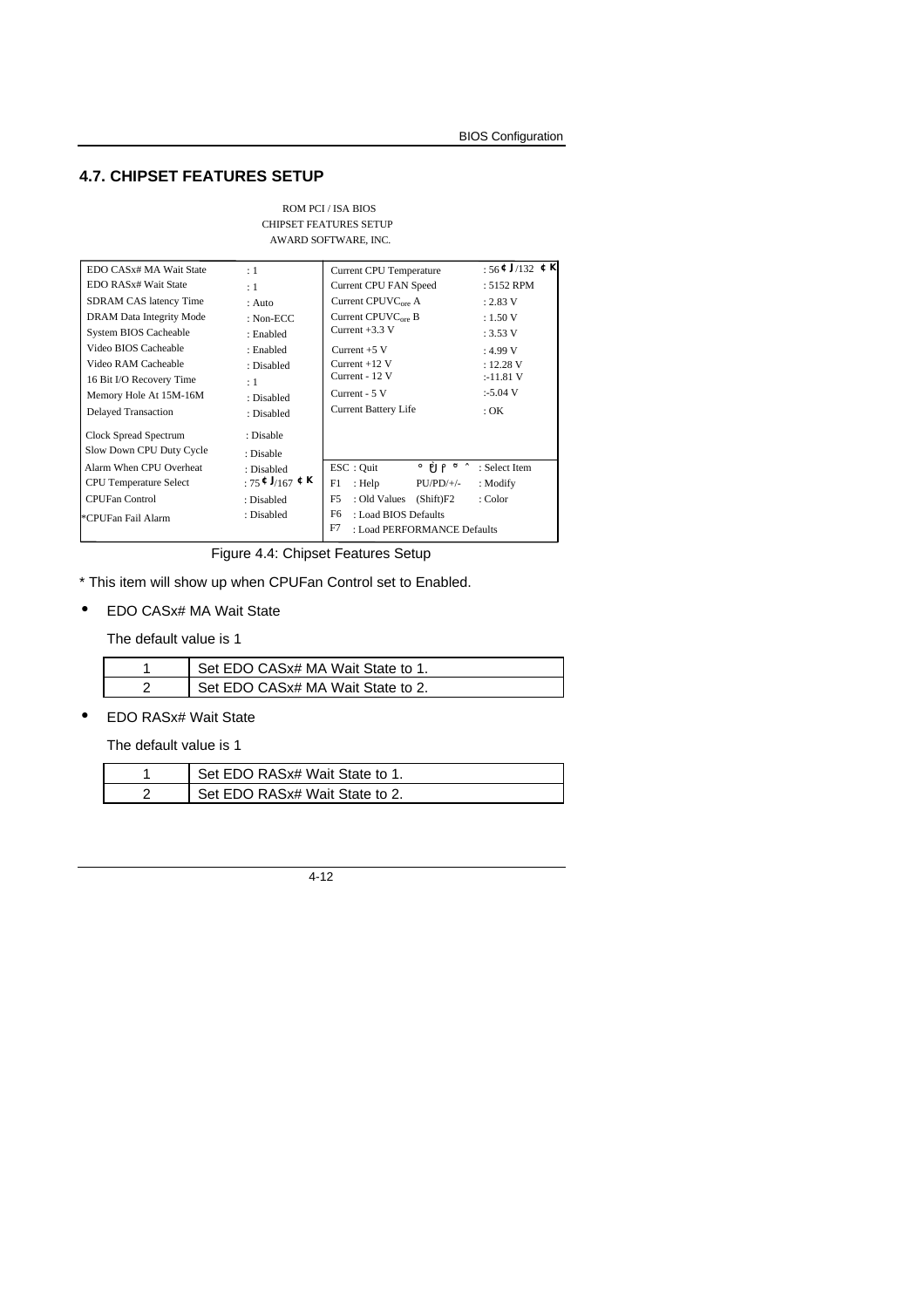• SDRAM CAS latency Time

The default value is Auto

| 3    | For 67 / 83 MHz SDRAM DIMM module.                                     |
|------|------------------------------------------------------------------------|
|      | For 100 MHz SDRAM DIMM module.                                         |
| Auto | CAS latency time will be set automatically if you have SPD<br>on SDRAM |

• DRAM Data Integrity Mode

The default value is Non-ECC.

| Non-ECC | For 64bit standard type DIMM module. |
|---------|--------------------------------------|
| $ $ ECC | For 72bit ECC type DIMM module.      |

• System BIOS Cacheable

The default value is Enabled.

| Enabled   Enable System BIOS Cacheable.   |
|-------------------------------------------|
| Disabled   Disable System BIOS Cacheable. |

• Video BIOS Cacheable

The default value is Enabled.

| Enabled   Enable video BIOS Cacheable.   |
|------------------------------------------|
| Disabled   Disable video BIOS Cacheable. |

• Video RAM Cacheable

The default value is Disabled.

| Disable this function.<br>Disabled                                                                                                             |  |
|------------------------------------------------------------------------------------------------------------------------------------------------|--|
| Enable this function to get better VGA performance; while<br>Enabled<br>some brands of VGA must be disabled this function<br>(e.g.ET4000W32P). |  |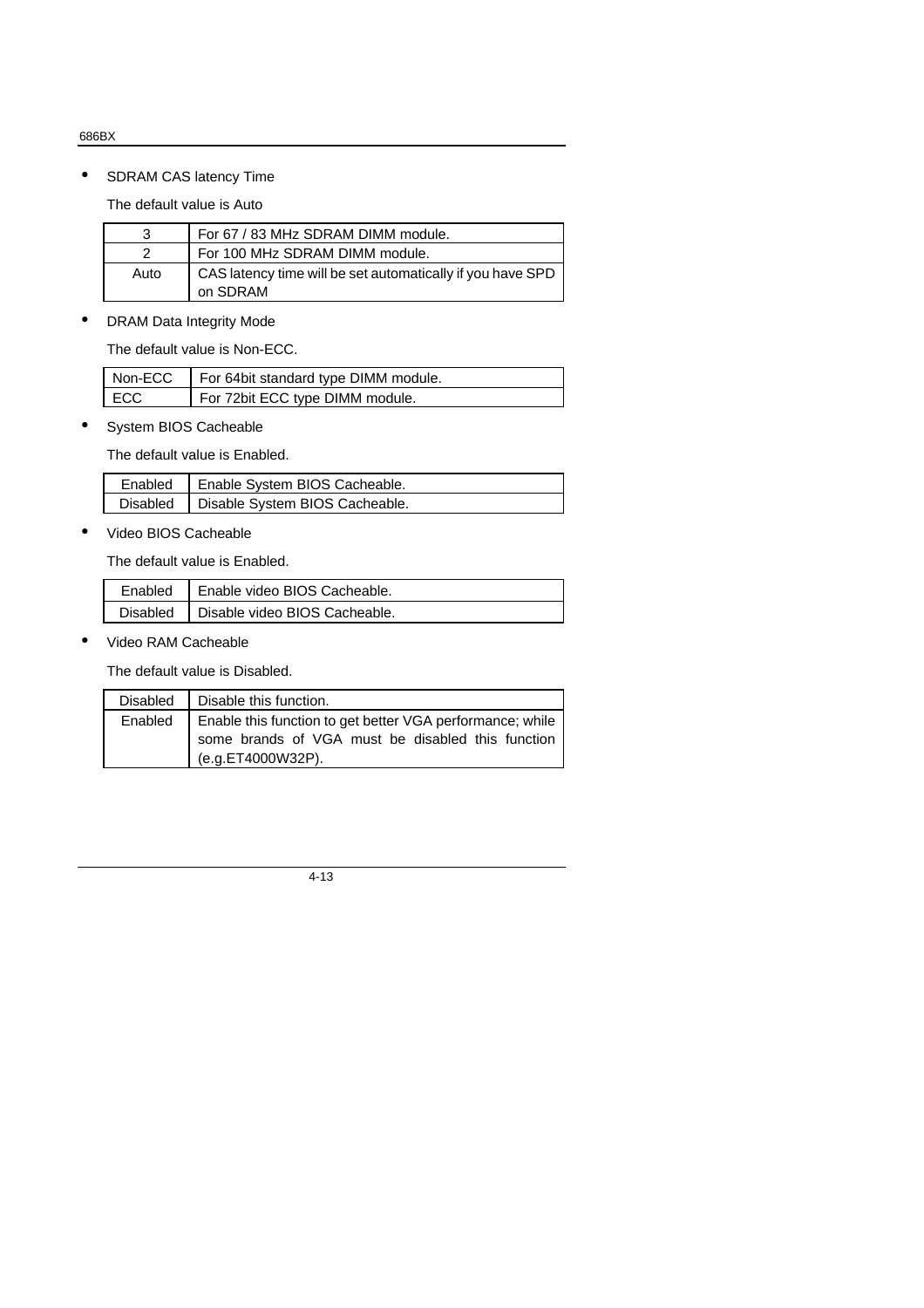• 16 Bit I/O Recovery Time

The default value is 1.

|    | Set 16 Bit I/O recovery time from 1 to 4. |
|----|-------------------------------------------|
| NΑ | None.                                     |

• Memory Hole At 15M-16M

The default value is Disabled.

| Disabled | Normal Setting.                       |
|----------|---------------------------------------|
| Enabled  | Set Address=15~16MB remap to ISA BUS. |

• Delayed Transaction

The default value is Disabled.

| Disabled   Normal operation.                   |
|------------------------------------------------|
| Enabled   For slow speed ISA device in system. |

• Clock Spread Spectrum

The default value is Disabled.

| Disabled   Disabled this function       |
|-----------------------------------------|
| Enabled   Enabled Clock Spread Spectrum |

• Slow Down CPU Duty Cycle

The default value is Disable.

| <b>Disable</b> | Disable Slow Down CPU Duty Cycle.      |
|----------------|----------------------------------------|
| 12.5%          | Set Slow Down CPU Duty Cycle to 12.5%. |
| 25.0%          | Set Slow Down CPU Duty Cycle to 25.5%. |
| 37.5%          | Set Slow Down CPU Duty Cycle to 37.5%. |
| 50.0%          | Set Slow Down CPU Duty Cycle to 50.0%. |
| 62.5%          | Set Slow Down CPU Duty Cycle to 62.5%. |
| 75.0%          | Set Slow Down CPU Duty Cycle to 75.0%. |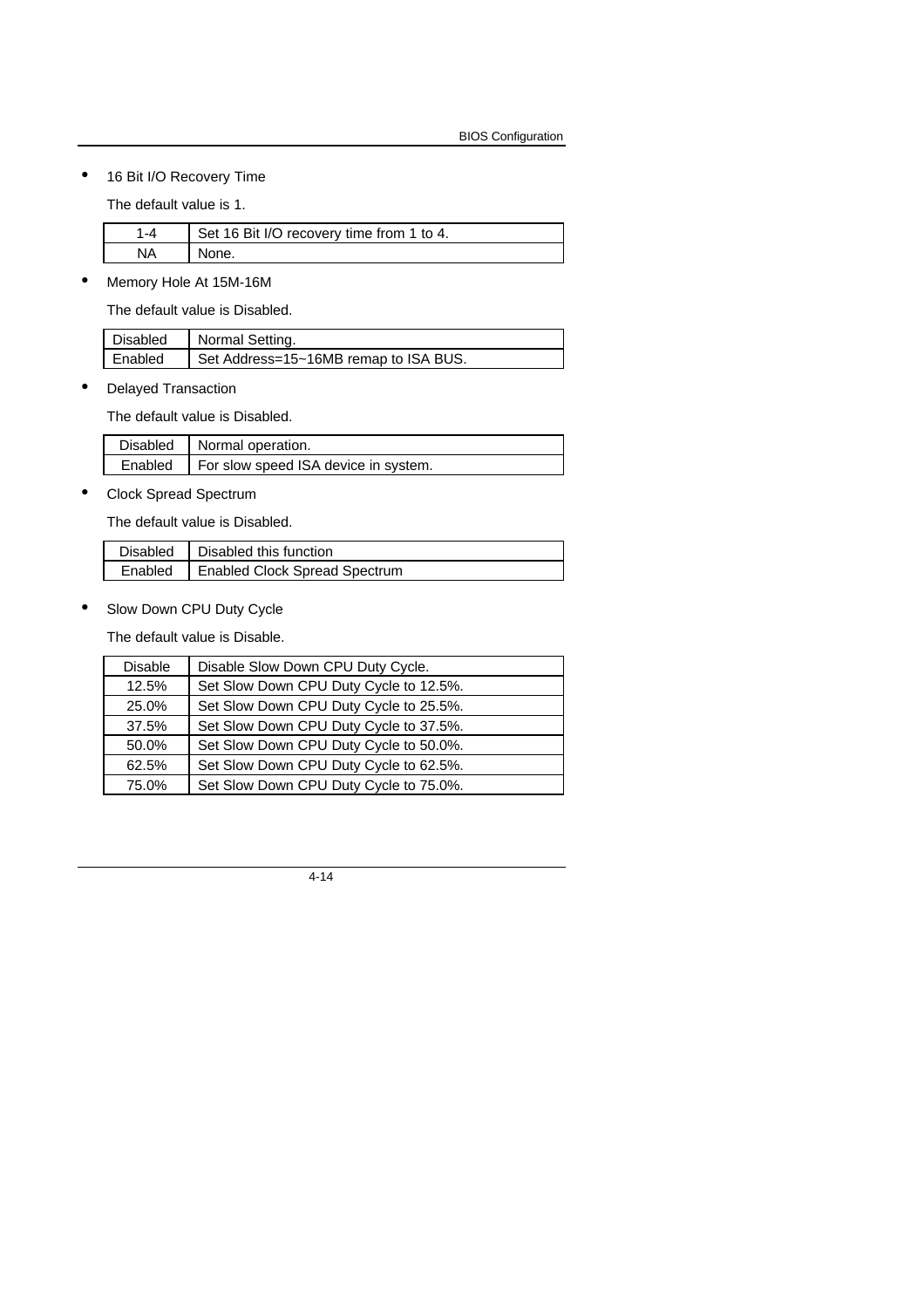• Alarm When CPU Overheat

The default value is Disabled.

| Disabled   Disable this function.                              |
|----------------------------------------------------------------|
| Enabled   Alarm When the temperature of CPU exceeds the limit. |

#### • CPU Temperature Select

The default value is 75°C / 167°F.

| 65°C / 149°F | Monitor CPU Temp. at 65°C / 149°F, if Temp. > 65°C<br>/149°F will cause system alarming & slow down CPU |
|--------------|---------------------------------------------------------------------------------------------------------|
|              | speed.                                                                                                  |
| 70°C / 158°F | Monitor CPU Temp. at $70^{\circ}$ C / 158 $^{\circ}$ F, if Temp. > $70^{\circ}$ C                       |
|              | /158°F will cause system alarming & slow down CPU                                                       |
|              | speed.                                                                                                  |
| 75°C / 167°F | Monitor CPU Temp. at 75°C / 167°F, if Temp. > 75°C                                                      |
|              | /167°F will cause system alarming & slow down CPU                                                       |
|              | speed.                                                                                                  |
| 80°C / 176°F | Monitor CPU Temp. at 80 $\degree$ C / 176 $\degree$ F, if Temp. > 80 $\degree$ C                        |
|              | /176°F will cause system alarming & slow down CPU                                                       |
|              | speed.                                                                                                  |

#### • CPUFan Control

The default value is Disabled.

| Disabled   Disable this function.              |
|------------------------------------------------|
| Enabled   System will check the CPUFAN status. |

#### • CPUFan Fail Alarm

The default value is Disabled.

| Disabled   Disable this function.   |
|-------------------------------------|
| Enabled   Alarm When CPUFAN Failed. |

## • Current CPU Temperature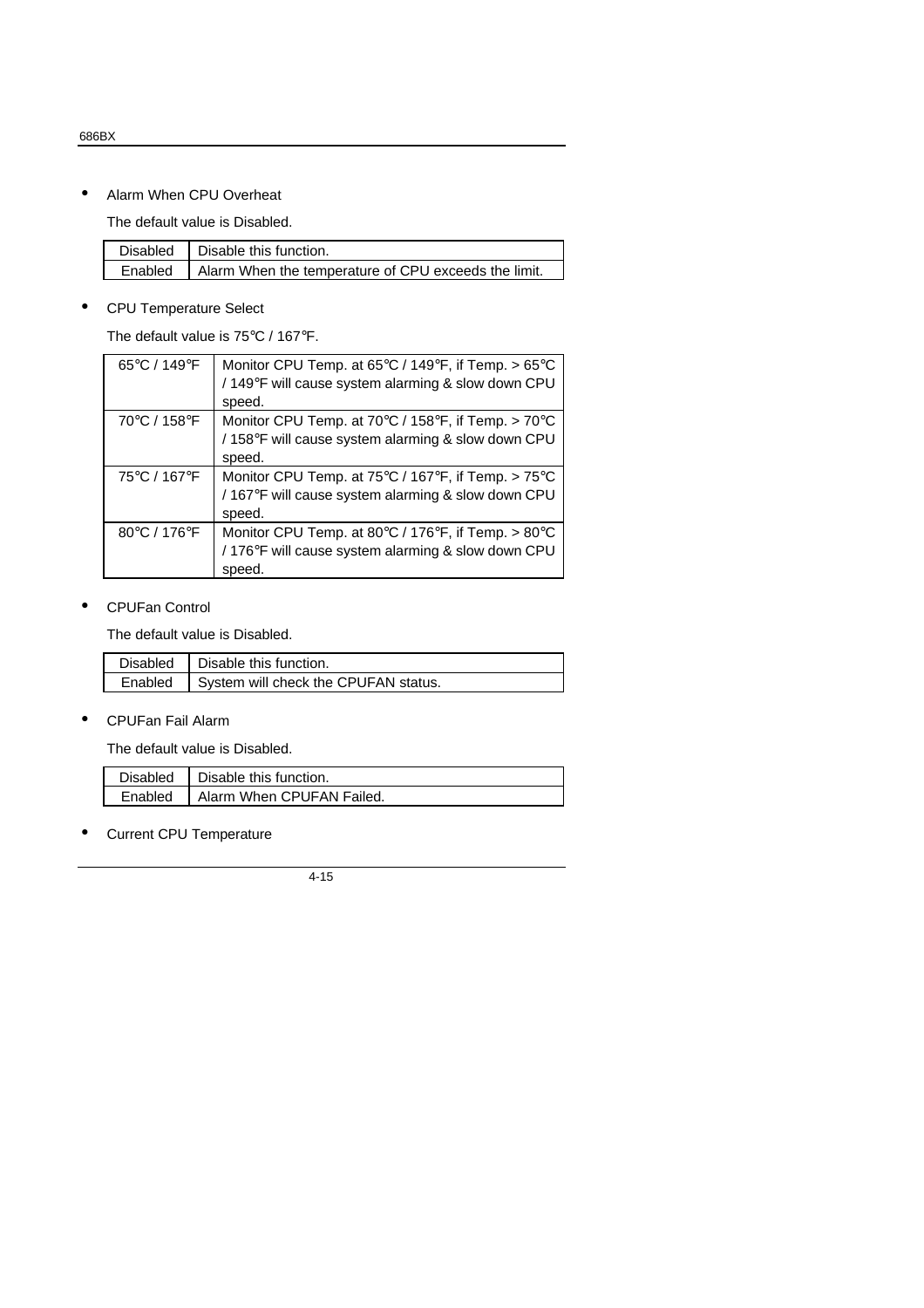BIOS Configuration

Detect CPU Temperature automatically.

• Current CPUFAN Speed

Detect CPU Fan speed status automatically.

• Current CPU Vcore A / B ,+3.3V , ±12V , ±5V

Detect system's voltage status automatically.

• Current Battery Life

The default value depends on system monitoring Battery status.

| Fail | The Battery (3V) voltage is out of SPEC. |
|------|------------------------------------------|
| ΟK   | The Battery (3V) voltage is in SPEC.     |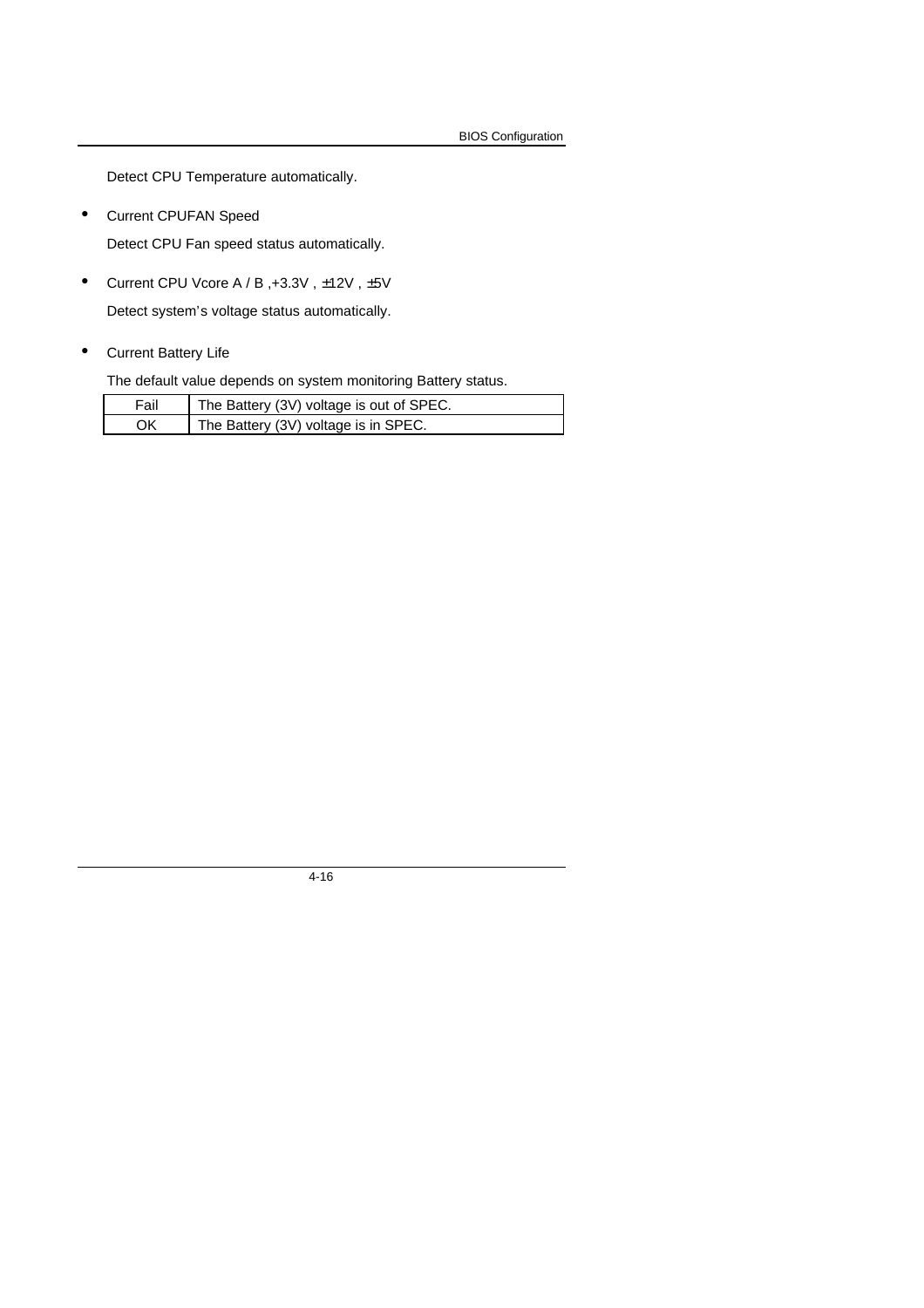## **4.8. POWER MANAGEMENT SETUP**

|                                                                                                                                                                                                                                                                |                                                                                                                                                   | ROM PCI / ISA BIOS                                                                                                                                                                     |                                                                                                                |
|----------------------------------------------------------------------------------------------------------------------------------------------------------------------------------------------------------------------------------------------------------------|---------------------------------------------------------------------------------------------------------------------------------------------------|----------------------------------------------------------------------------------------------------------------------------------------------------------------------------------------|----------------------------------------------------------------------------------------------------------------|
|                                                                                                                                                                                                                                                                |                                                                                                                                                   | POWER MANAGEMENT SETUP                                                                                                                                                                 |                                                                                                                |
|                                                                                                                                                                                                                                                                |                                                                                                                                                   | AWARD SOFTWARE, INC.                                                                                                                                                                   |                                                                                                                |
| Power Management<br>PM Control by APM<br>Suspend Mode<br><b>HDD</b> Power Down<br>Suspend Mode option<br><b>VGA Active Monitor</b><br>Soft-off by PWR-BTTN<br>CPUFAN Off In Suspend<br>Resume by Alarm<br>* Date ( of Month ) Alarm<br>* Time (hh:mm:ss) Alarm | : Enable<br>: Yes<br>: Disable<br>: Disable<br>: PowerOn Suspend<br>: Disabled<br>$: Instant-off$<br>: Enabled<br>: Disabled<br>: 0<br>: 00:00:00 | * *<br>Reload Global Timer Events<br>IRQ [3-7,9-15], NMI<br>Primary IDE 0<br>Primary IDE 1<br>Secondary IDE 0<br>Secondary IDE 1<br><b>Floppy Disk</b><br>Serial Port<br>Parallel Port | *<br>: Enabled<br>: Disabled<br>: Disabled<br>: Disabled<br>: Disabled<br>: Enabled<br>: Enabled<br>: Disabled |
|                                                                                                                                                                                                                                                                |                                                                                                                                                   | $\text{ESC}:$ Ouit<br>$PU/PD/+/-$<br>F1<br>: Help<br>F <sub>5</sub><br>: Old Values<br>(Shift)F2<br>: Load BIOS Defaults<br>F <sub>6</sub><br>: Load PERFORMANCE Defaults<br>F7        | $\hat{p} \hat{p} \hat{p} + \hat{q}$ : Select Item<br>: Modify<br>$:$ Color                                     |

Figure 4.5: Power Management Setup

\* These two items will show up when Resume by Alarm is enabled.

#### • Power Management

The default value is Enabled.

| L Enabled L Enable Green function. |
|------------------------------------|
| Disabled   Disable Green function. |

• PM Control by APM

The default value is Yes.

| ≚es | Enable software APM function. |
|-----|-------------------------------|
|     |                               |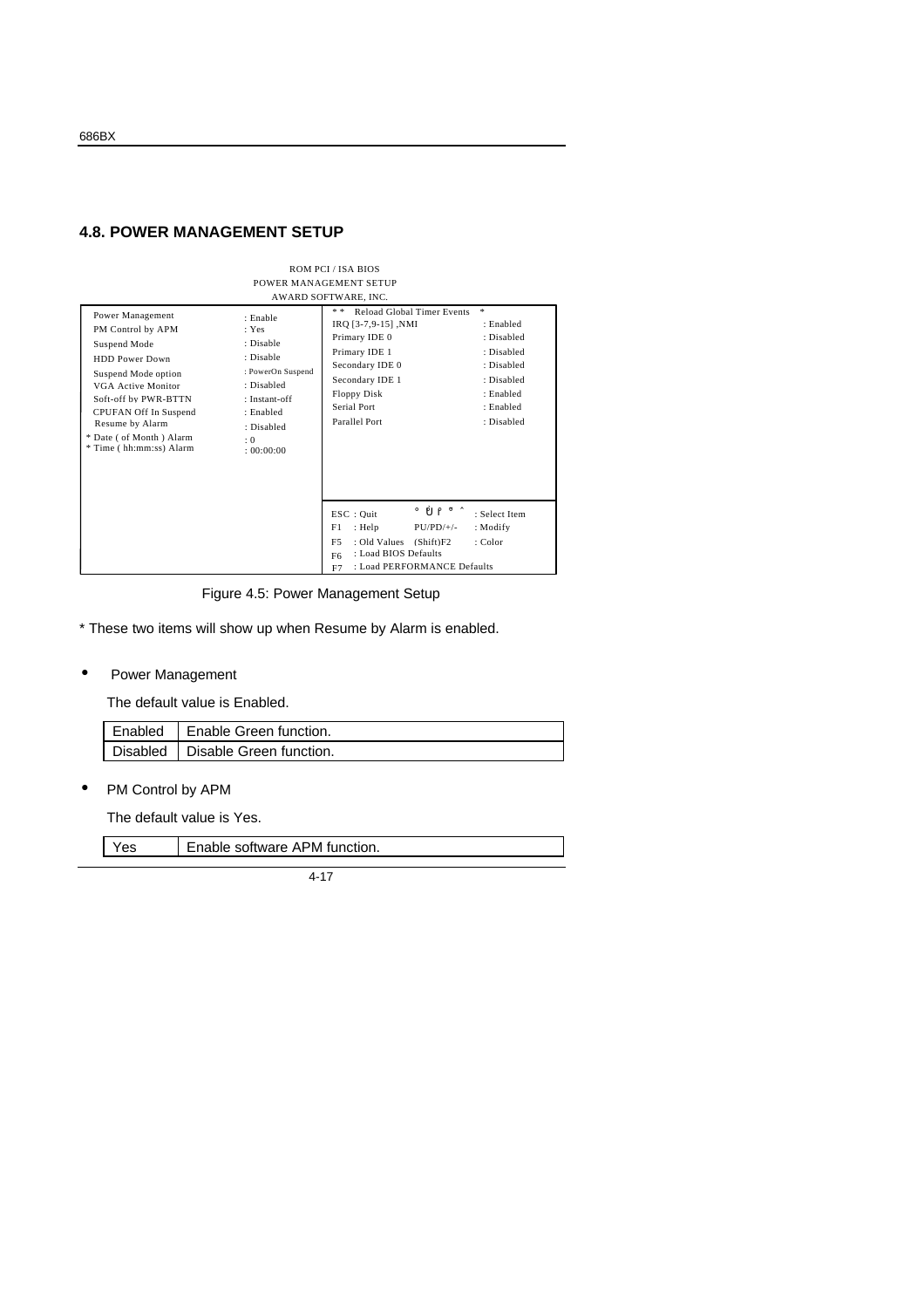No **Disable software APM function.** 

#### • Suspend Mode

The default value is Disable.

| Disabled | Disable Suspend Mode.                                    |
|----------|----------------------------------------------------------|
|          | 1 nmin - 1 Hour   Setup the timer to enter Suspend Mode. |

• HDD Power Down

The default value is Disable.

| Disable | <b>Disable HDD Power Down mode function.</b>                  |
|---------|---------------------------------------------------------------|
|         | 1-15 mins.   Enable HDD Power Down mode between 1 to 15 mins. |

• Suspend Mode Option

The default value is PowerOn Suspend

|                 | PowerOn Suspend   Set the system to PowerOn Suspend mode |
|-----------------|----------------------------------------------------------|
| Suspend to Disk | Set the system to Suspend to Disk mode                   |

• VGA Active Monitor

The default value is Disabled.

| Disabled | Disable monitor VGA activity. |
|----------|-------------------------------|
| Enabled  | Enable monitor VGA activity.  |

• Soft-off by PWR-BTTN

The default value is Instant-Off.

| Instant-off   Soft switch ON/OFF for POWER ON/OFF |
|---------------------------------------------------|
| Delay 4 Sec. Soft switch ON 4sec. for POWER OFF.  |

• CPUFAN Off In Suspend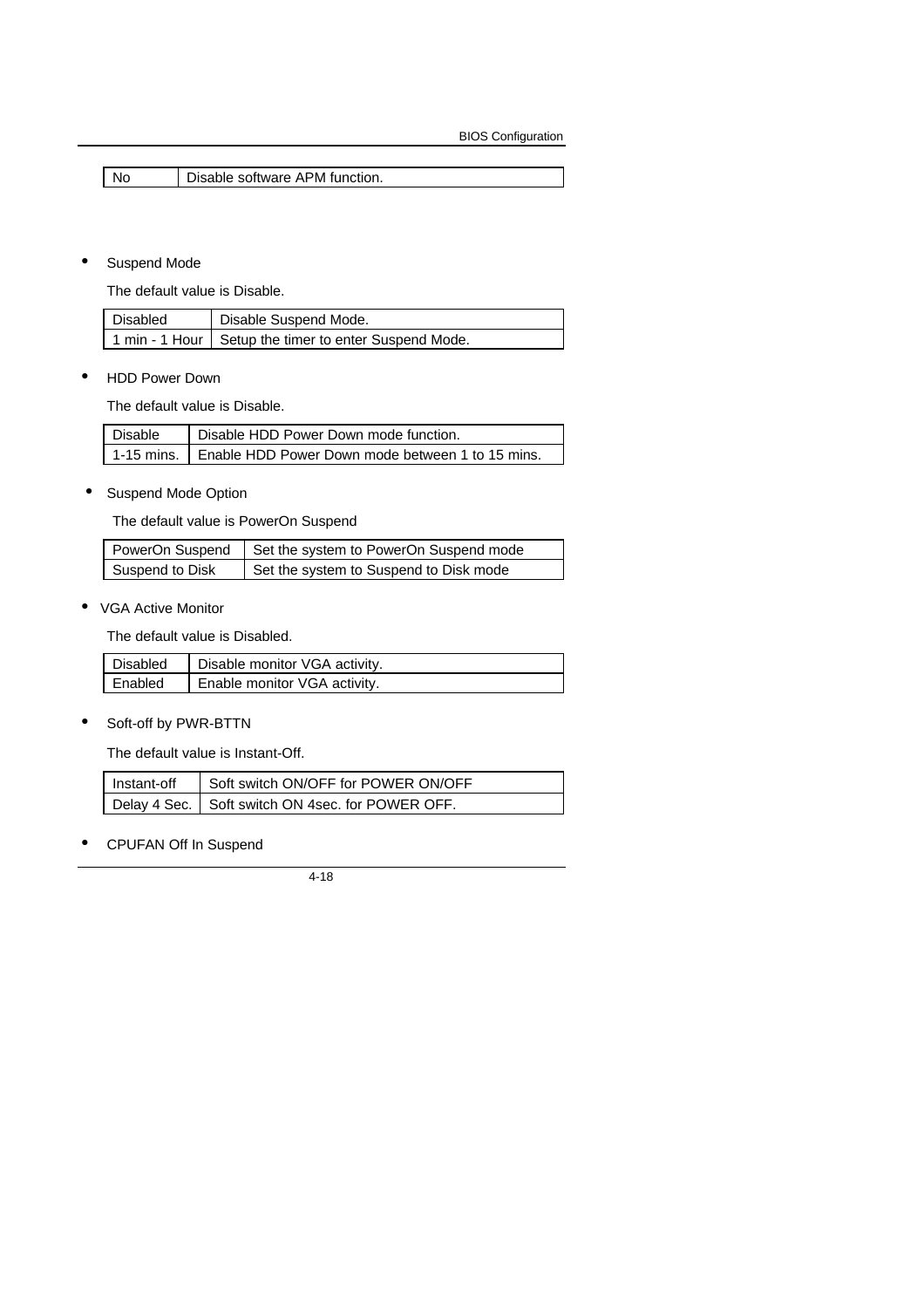The default value is Enabled.

| Disabled | Disable this function.                   |
|----------|------------------------------------------|
| Enabled  | Stop CPU FAN when entering Suspend mode. |

• Resume by Alarm

The default value is Disabled.

| Disabled | Disable this function.                    |
|----------|-------------------------------------------|
| Enabled  | Enable alarm function to POWER ON system. |

If the " Resume by Alarm" is Enabled.

| Date ( of Month) Alarm :                                  | $0 - 31$ |
|-----------------------------------------------------------|----------|
| Time ( hh: mm: ss) Alarm : $(0-23)$ : $(0-59)$ : $(0-59)$ |          |

## • IRQ [3-7,9-15] , NMI

The default value is Enabled.

| <b>Disabled</b> | Disable this function.                         |
|-----------------|------------------------------------------------|
| Enabled         | Enable monitor IRQ [3-7,9-15] for Green event. |

• Primary IDE 0/1

The default value is Disabled.

|         | Disabled   Disable this function.               |
|---------|-------------------------------------------------|
| Enabled | Enable monitor Primary IDE 0/1 for Green event. |

• Secondary IDE 0/1

The default value is Disabled.

|         | Disabled   Disable this function.                 |
|---------|---------------------------------------------------|
| Enabled | Enable monitor Secondary IDE 0/1 for Green event. |

**Floppy Disk**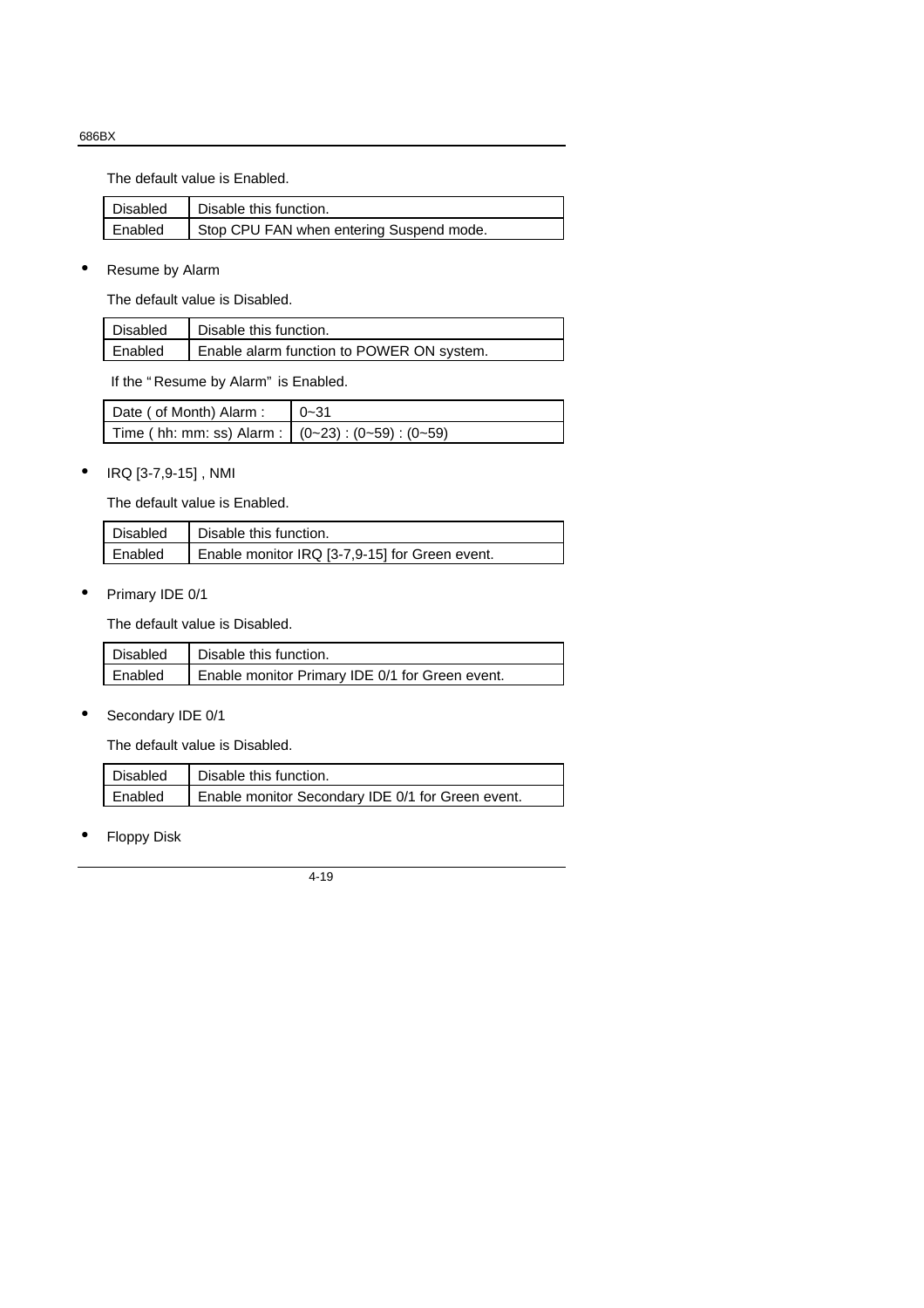The default value is Enabled.

| Disabled | Disable this function.                      |
|----------|---------------------------------------------|
| Enabled  | Enable monitor Floppy Disk for Green event. |

• Serial Port

The default value is Enabled.

| Disabled | Disable this function.                      |
|----------|---------------------------------------------|
| Enabled  | Enable monitor Serial Port for Green event. |

• Parallel Port

The default value is Disabled.

| Disabled  | Disable this function.                        |
|-----------|-----------------------------------------------|
| l Enabled | Enable monitor Parallel Port for Green event. |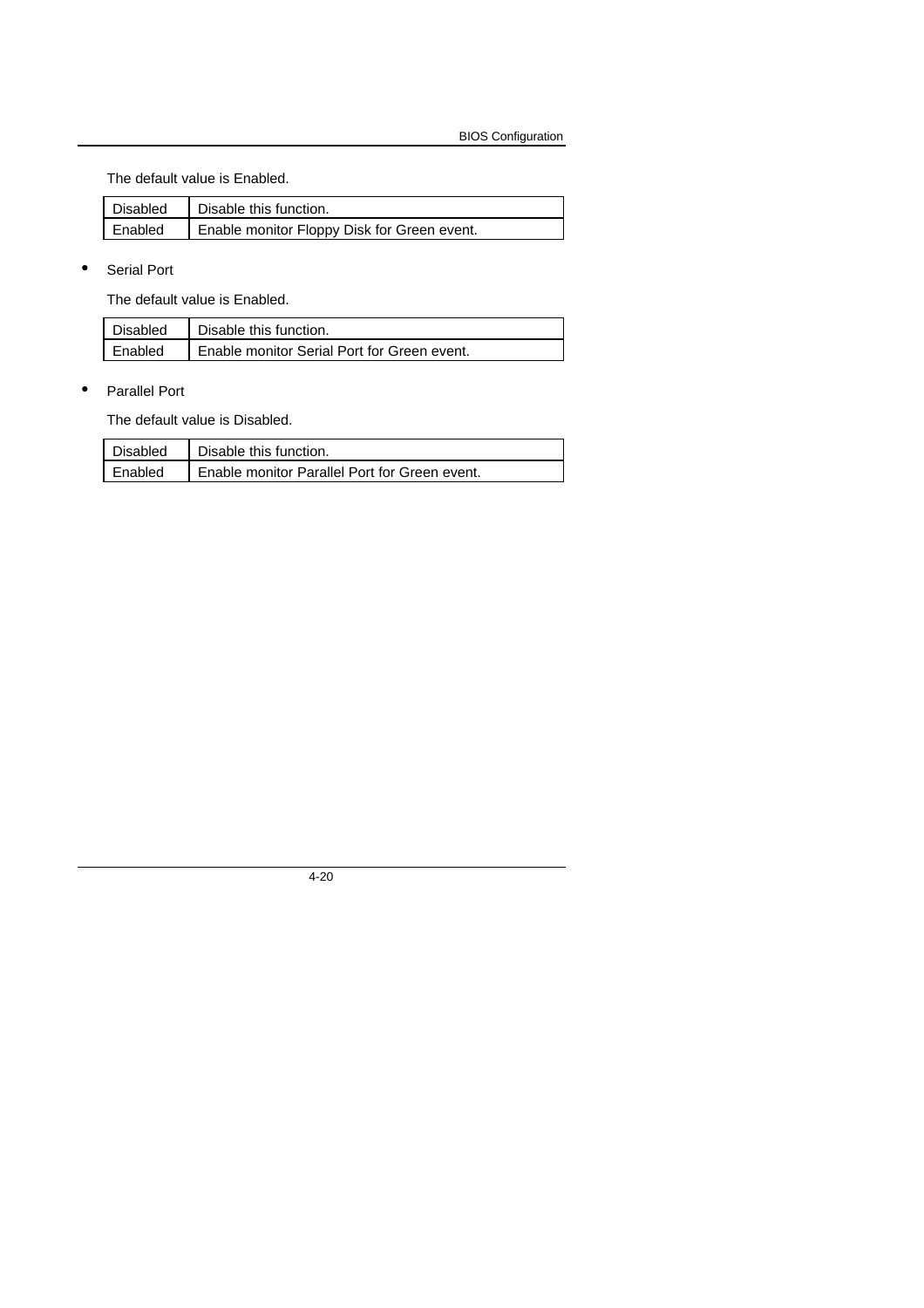#### **4.9. PNP/PCI CONFIGURATION**

| ROM PCL/ISA BIOS<br>PNP/PCI CONFGURATION<br>AWARD SOFTWARE, INC.                                                                                                                                                                                                                                             |                                                                                                                                                                                                    |                                                                                                                                                                                 |                                                                                                                 |
|--------------------------------------------------------------------------------------------------------------------------------------------------------------------------------------------------------------------------------------------------------------------------------------------------------------|----------------------------------------------------------------------------------------------------------------------------------------------------------------------------------------------------|---------------------------------------------------------------------------------------------------------------------------------------------------------------------------------|-----------------------------------------------------------------------------------------------------------------|
| <b>PNP OS Installed</b><br>Resources Controlled by<br><b>Reset Configuration Data</b><br>IRQ-3 assigned to<br>IRQ-4 assigned to<br>IRQ-5 assigned to<br>IRQ-7 assigned to<br>IRQ-9 assigned to<br>IRQ-10 assigned to<br>IRQ-11 assigned to<br>IRQ-12 assigned to<br>IRQ-14 assigned to<br>IRQ-15 assigned to | : No<br>: Manual<br>: Disabled<br>: Legacy ISA<br>: Legacy ISA<br>: PCI/ISA PnP<br>: Legacy ISA<br>: PCI/ISA PnP<br>: PCI/ISA PnP<br>: PCI/ISA PnP<br>: Legacy ISA<br>: Legacy ISA<br>: Legacy ISA | Used MEM base addr<br>*Used MEM Length<br>Assign IRQ For USB                                                                                                                    | : N/A<br>: 8K<br>: Enabled                                                                                      |
| DMA-0 assigned to<br>DMA-1 assigned to<br>DMA-3 assigned to<br>DMA-5 assigned to<br>DMA-6 assigned to<br>DMA-7 assigned to                                                                                                                                                                                   | : PCI/ISA PnP<br>: PCI/ISA PnP<br>: PCI/ISA PnP<br>: PCI/ISA PnP<br>: PCI/ISA PnP<br>: PCI/ISA PnP                                                                                                 | $\text{ESC}:$ Quit<br>F1<br>: Help<br>$PU/PD/+/-$<br>F <sub>5</sub><br>: Old Values<br>(Shift)F2<br>F <sub>6</sub><br>: Load BIOS Defaults<br>F7<br>: Load PERFORMANCE Defaults | $\hat{\rho} \tilde{\rho} \tilde{\rho} + \tilde{\sigma} \cdot \tilde{\sigma}$ Select Item<br>: Modify<br>: Color |

Figure 4.6: PCI Slot Configuration

\* This item will show up when Used MEM base addr has been set.

• PNP OS Installed

The default value is No.

| <b>Yes</b> | Enable PNP OS Installed function.  |
|------------|------------------------------------|
| No         | Disable PNP OS Installed function. |

• Resources Controlled by

The default value is Manual.

| Manual | User can set the PnP resource (I/O Address, IRQ & DMA |
|--------|-------------------------------------------------------|
|        | channels) used by legacy ISA DEVICE.                  |
| Auto   | BIOS automatically use these PnP rescuers.            |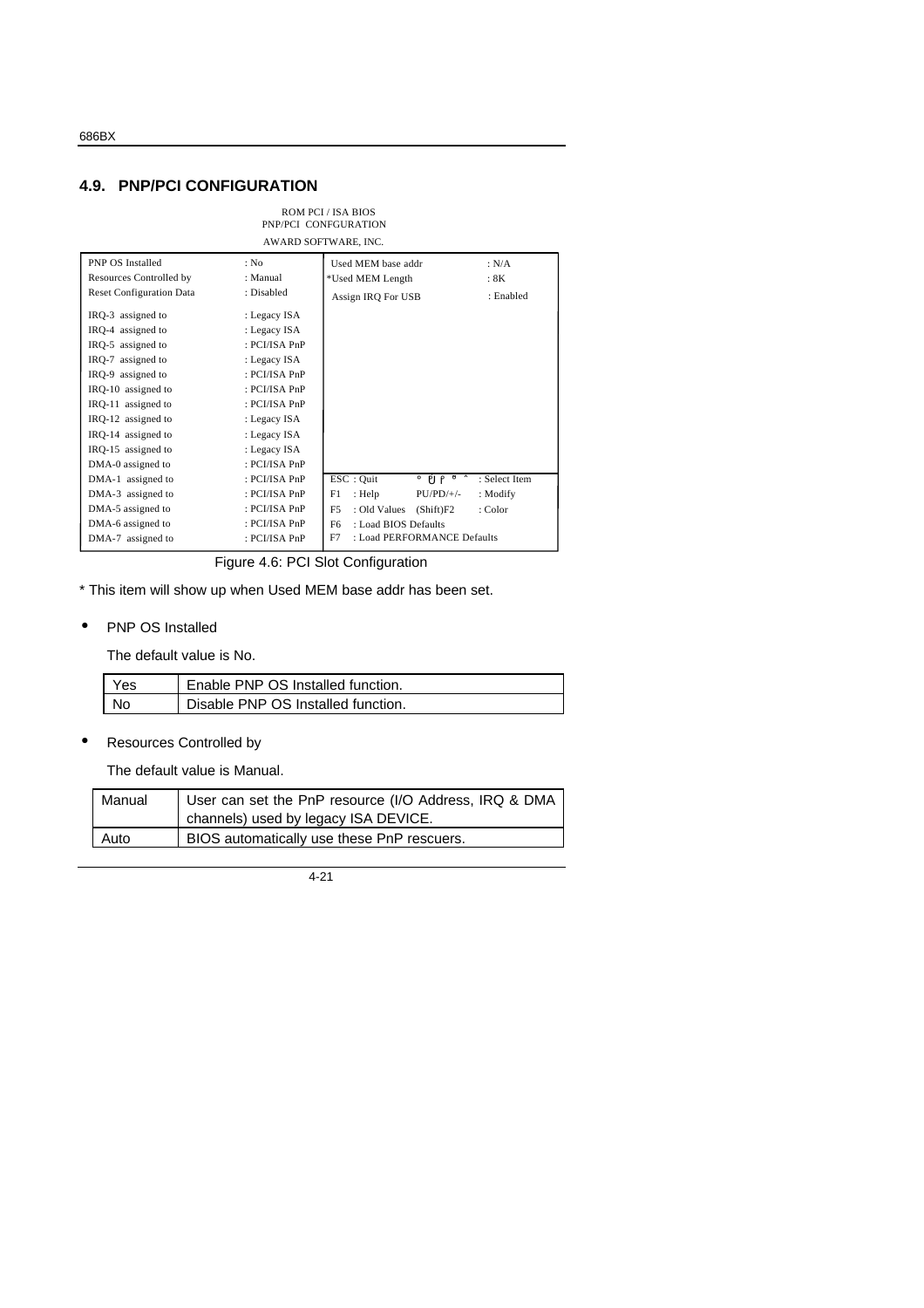#### **Reset Configuration Data**

The default value is Disabled.

| Disabled | Disable this function.                |
|----------|---------------------------------------|
| Enabled  | Enable clear PnP information in ESCD. |

• IRQ (3,4,5,7,9,10,11,12,14,15), DMA(0,1,3,5,6,7) assigned to

The default value is "Legacy ISA" or "PCI/ISA PnP".

| Legacy ISA | The resource is used by Legacy ISA device.                             |
|------------|------------------------------------------------------------------------|
|            | PCI/ISA PnP   The resource is used by PCI/ISA PnP device (PCI or ISA). |

#### Used MEM base addr.

The default value is N/A.

| N/A              | Disable the MEM. block using.           |
|------------------|-----------------------------------------|
| $C800 \sim DCO0$ | Select the MEM. block starting address. |

Used MEM Length

The default value is 8K.

 $8K \sim 64K$  Select the MEM. block size.

• Assign IRQ For USB

The default value is Enabled.

| Enabled   Assign a specific IRQ for USB |
|-----------------------------------------|
| Disabled   No IRQ is assigned for USB   |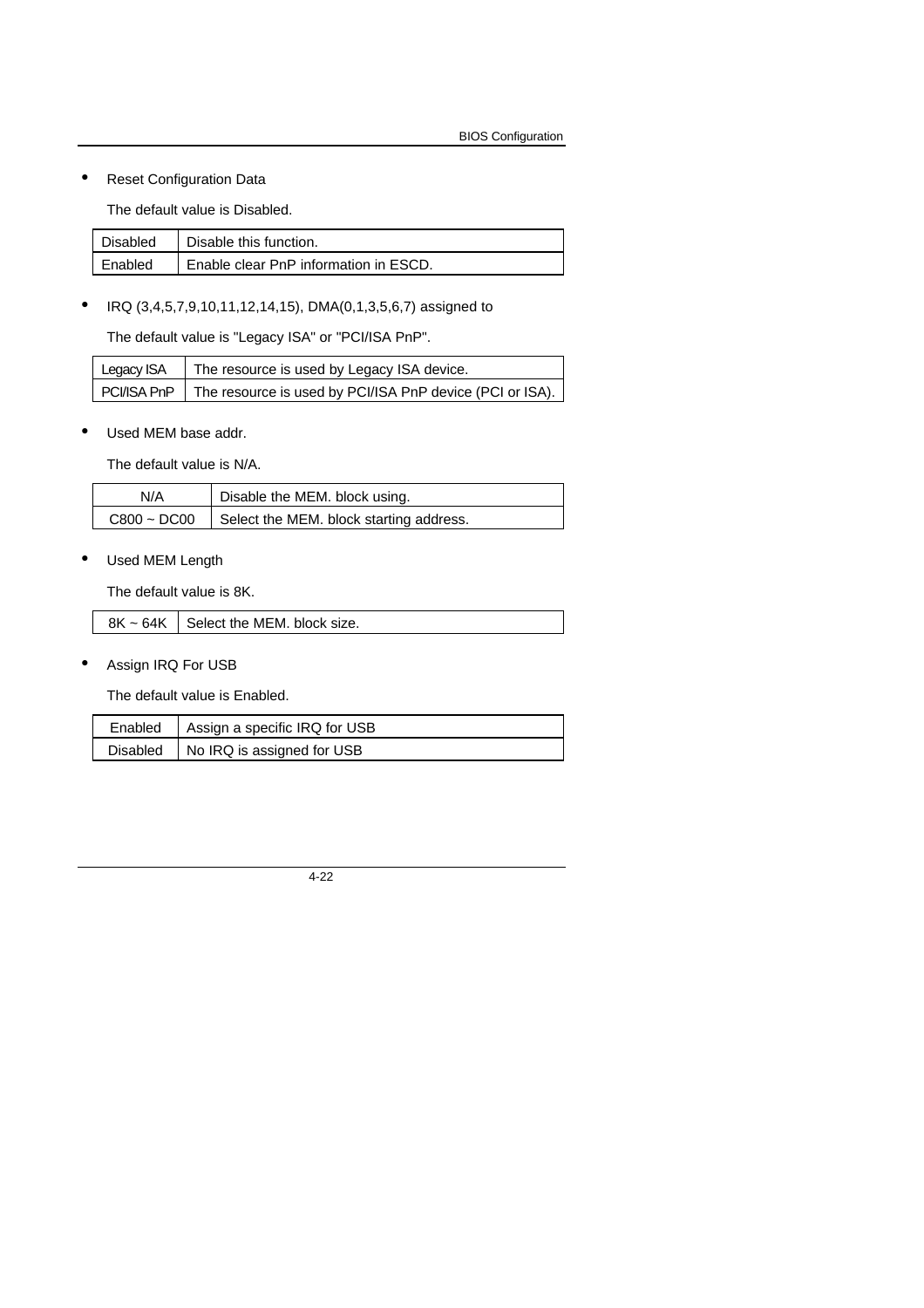## **4.10. LOAD BIOS DEFAULTS**



Figure 4.7: Load BIOS Defaults

#### • Load BIOS Defaults

To load BIOS defaults value to CMOS SRAM, enter "Y". If not, enter "N".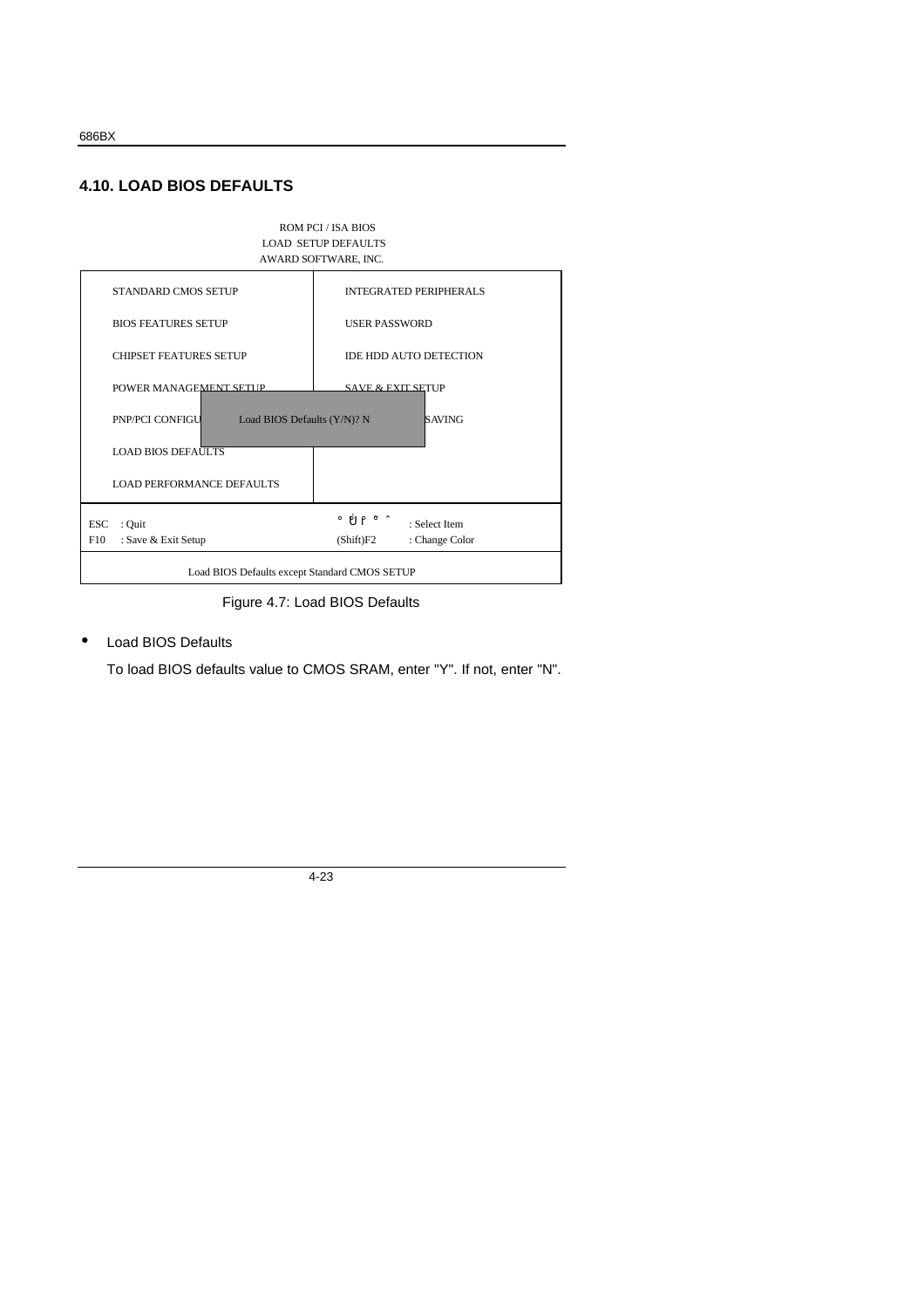## **4.11. LOAD PERFORMANCE DEFAULTS**



Figure 4.8: Load PERFORMANCE Defaults

#### Load PERFORMANCE Defaults

To load PERFORMANCE defaults value to CMOS SRAM, enter "Y". If not, enter "N".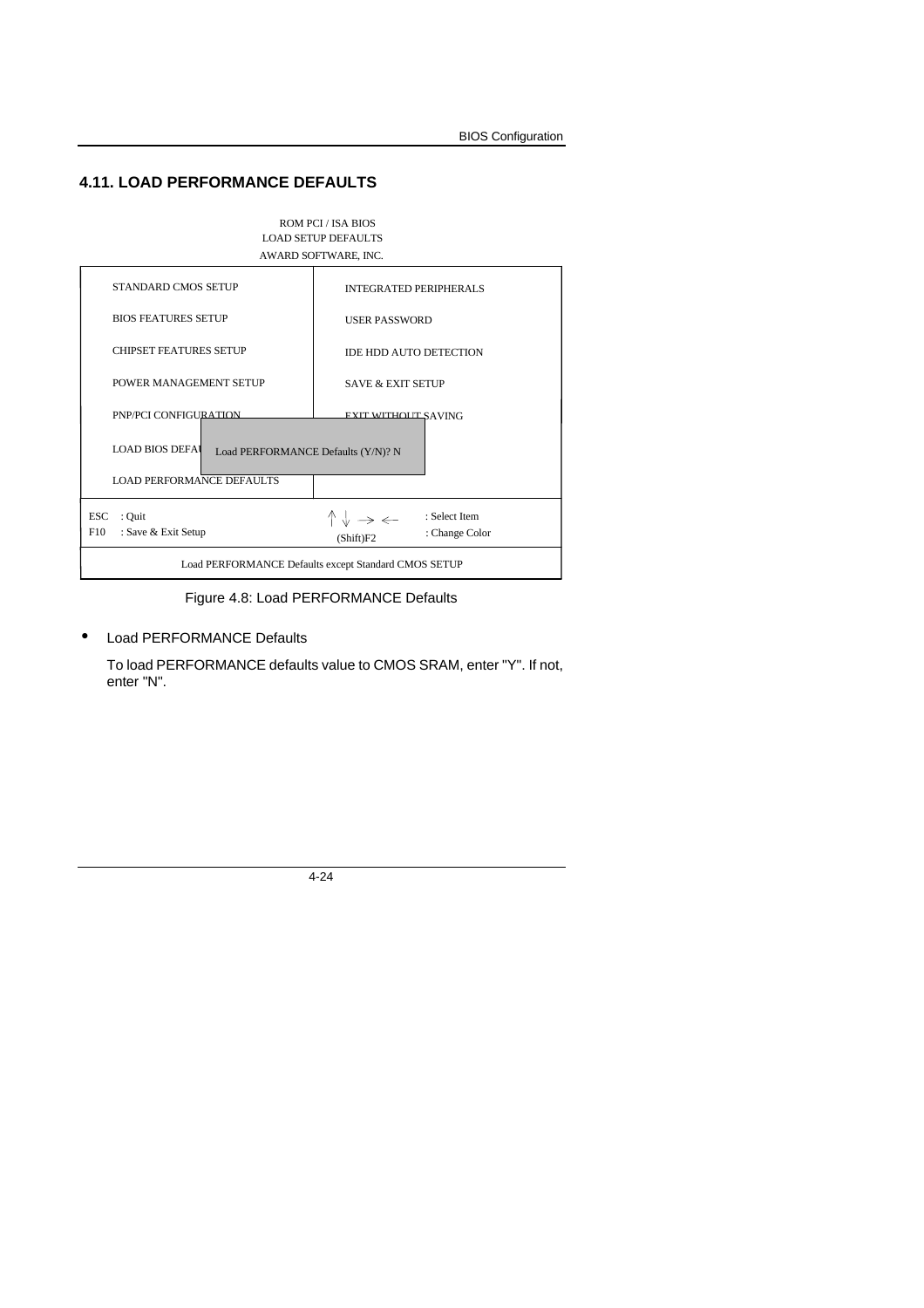## **4.12. INTEGRATED PERIPHERALS**

|                                                                                                                                                                                                                                                                                                                                                                                                                                                                  | <b>INTEGRATED PERIPHERALS</b>                                                                                                                                                  | <b>ROM PCI / ISA BIOS</b><br>AWARD SOFTWARE, INC.                                                  |                                     |
|------------------------------------------------------------------------------------------------------------------------------------------------------------------------------------------------------------------------------------------------------------------------------------------------------------------------------------------------------------------------------------------------------------------------------------------------------------------|--------------------------------------------------------------------------------------------------------------------------------------------------------------------------------|----------------------------------------------------------------------------------------------------|-------------------------------------|
| <b>IDE HDD Block Mode</b><br><b>IDE Primary Master PIO</b><br><b>IDE Primary Slave PIO</b><br><b>IDE Secondary Master PIO</b><br><b>IDE Secondary Slave PIO</b><br><b>IDE Primary Master UDMA</b><br><b>IDE Primary Slave UDMA</b><br><b>IDE Secondary Master UDMA</b><br><b>IDE Secondary Slave UDMA</b><br>On-Chip Primary PCI IDE<br>On-Chip Secondary PCI IDE<br><b>USB Keyboard Support</b><br><b>Onboard FDC Controller</b><br><b>Onboard Serial Port1</b> | : Enabled<br>$:$ Auto<br>$:$ Auto<br>$:$ Auto<br>$:$ Auto<br>$:$ Auto<br>$:$ Auto<br>$:$ Auto<br>$:$ Auto<br>: Enabled<br>: Enabled<br>: Disabled<br>: Enabled<br>: $3F8/IRQ4$ | PS/2 Mouse Power On<br>Keyboard Power On<br>* KB Power On Multikey                                 | : Disabled<br>: Disabled<br>: Enter |
| Onboard Serial Port2                                                                                                                                                                                                                                                                                                                                                                                                                                             | : $2F8/IRO3$                                                                                                                                                                   | i ÔP̃⊭Ö<br>ESC: Quit                                                                               | : Select Item                       |
| <b>Onboard Parallel Port</b><br>Parallel Port Mode                                                                                                                                                                                                                                                                                                                                                                                                               | : 378/IRO7<br>$:$ SPP                                                                                                                                                          | $PU/PD/+/-$<br>F1.<br>: Help<br>: Modify<br>F <sub>5</sub><br>: Old Values<br>(Shift)F2<br>: Color |                                     |
|                                                                                                                                                                                                                                                                                                                                                                                                                                                                  |                                                                                                                                                                                | : Load BIOS Defaults<br>F <sub>6</sub>                                                             |                                     |
|                                                                                                                                                                                                                                                                                                                                                                                                                                                                  |                                                                                                                                                                                | : Load PERFORMANCE Defaults<br>F7                                                                  |                                     |

Figure 4.9: Integrated Peripherals

\* This item will show up when " Keyboard Power On: Multikey" is selected.

• IDE HDD Block Mode

The default value is Enabled.

| Enabled   Enable IDE HDD Block Mode   |
|---------------------------------------|
| Disabled   Disable IDE HDD Block Mode |

• IDE Primary Master PIO (for onboard IDE 1st channel).

The default value is Auto.

| Auto    | BIOS will automatically detect the IDE HDD Accessing<br>mode. |
|---------|---------------------------------------------------------------|
| Mode0~4 | Manually set the IDE Accessing mode.                          |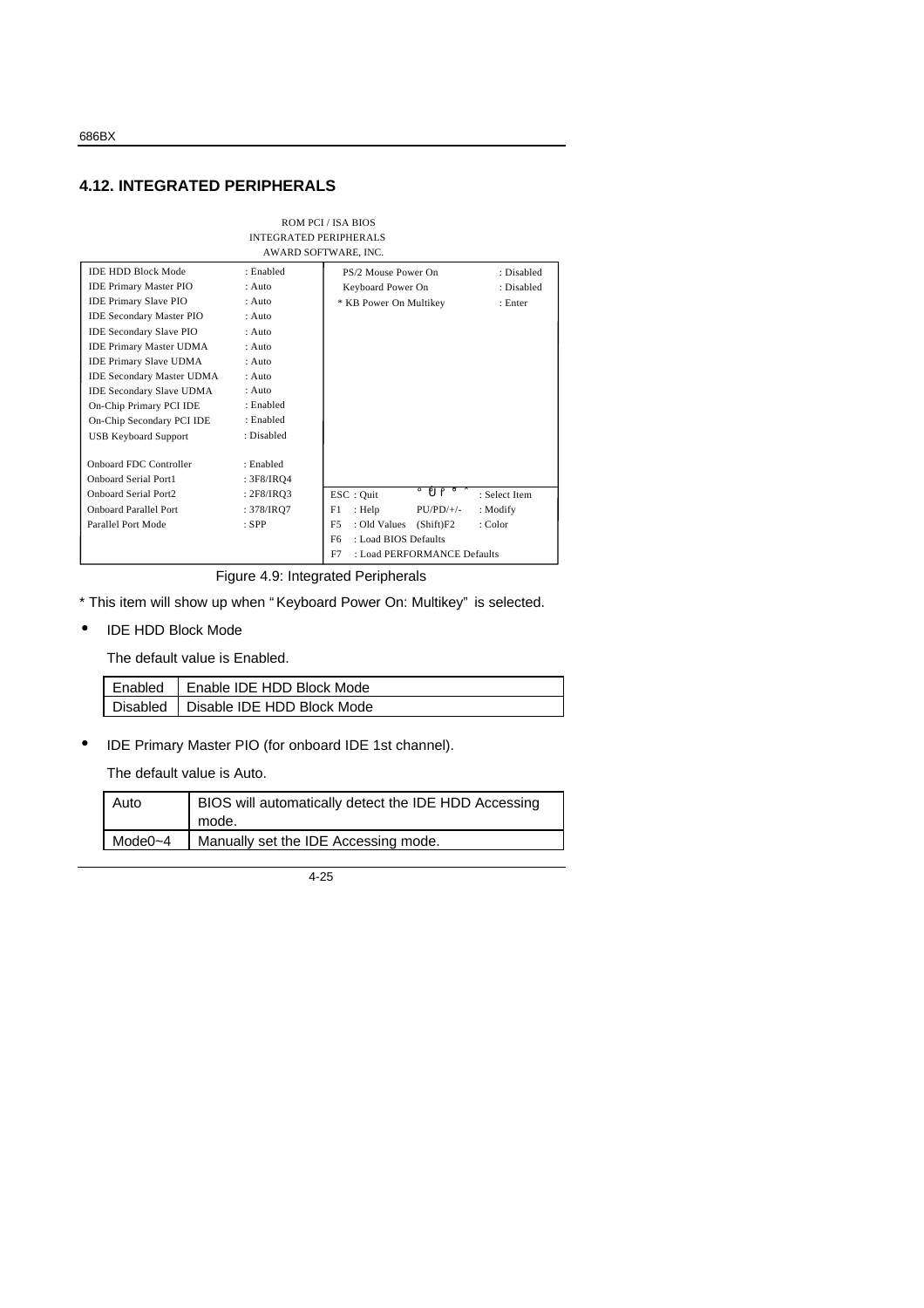• IDE Primary Slave PIO (for onboard IDE 1st channel).

The default value is Auto.

| Auto    | BIOS will automatically detect the IDE HDD Accessing |
|---------|------------------------------------------------------|
|         | mode.                                                |
| Mode0~4 | Manually set the IDE Accessing mode.                 |
|         |                                                      |

• IDE Secondary Master PIO (for onboard IDE 2nd channel).

The default value is Auto.

| Auto         | BIOS will automatically detect the IDE HDD Accessing |
|--------------|------------------------------------------------------|
|              | mode.                                                |
| Mode $0 - 4$ | Manually set the IDE Accessing mode.                 |

• IDE Secondary Slave PIO (for onboard IDE 2nd channel).

The default value is Auto.

| Auto    | BIOS will automatically detect the IDE HDD Accessing |
|---------|------------------------------------------------------|
|         | mode.                                                |
| Mode0~4 | Manually set the IDE Accessing mode.                 |

• IDE Primary Master UDMA.

The default value is Auto.

| Auto            | BIOS will automatically detect the IDE HDD Accessing |
|-----------------|------------------------------------------------------|
|                 | mode.                                                |
| <b>Disabled</b> | Disable UDMA function.                               |

• IDE Primary Slave UDMA.

The default value is Auto.

| Auto     | BIOS will automatically detect the IDE HDD Accessing<br>mode. |
|----------|---------------------------------------------------------------|
| Disabled | Disable UDMA function.                                        |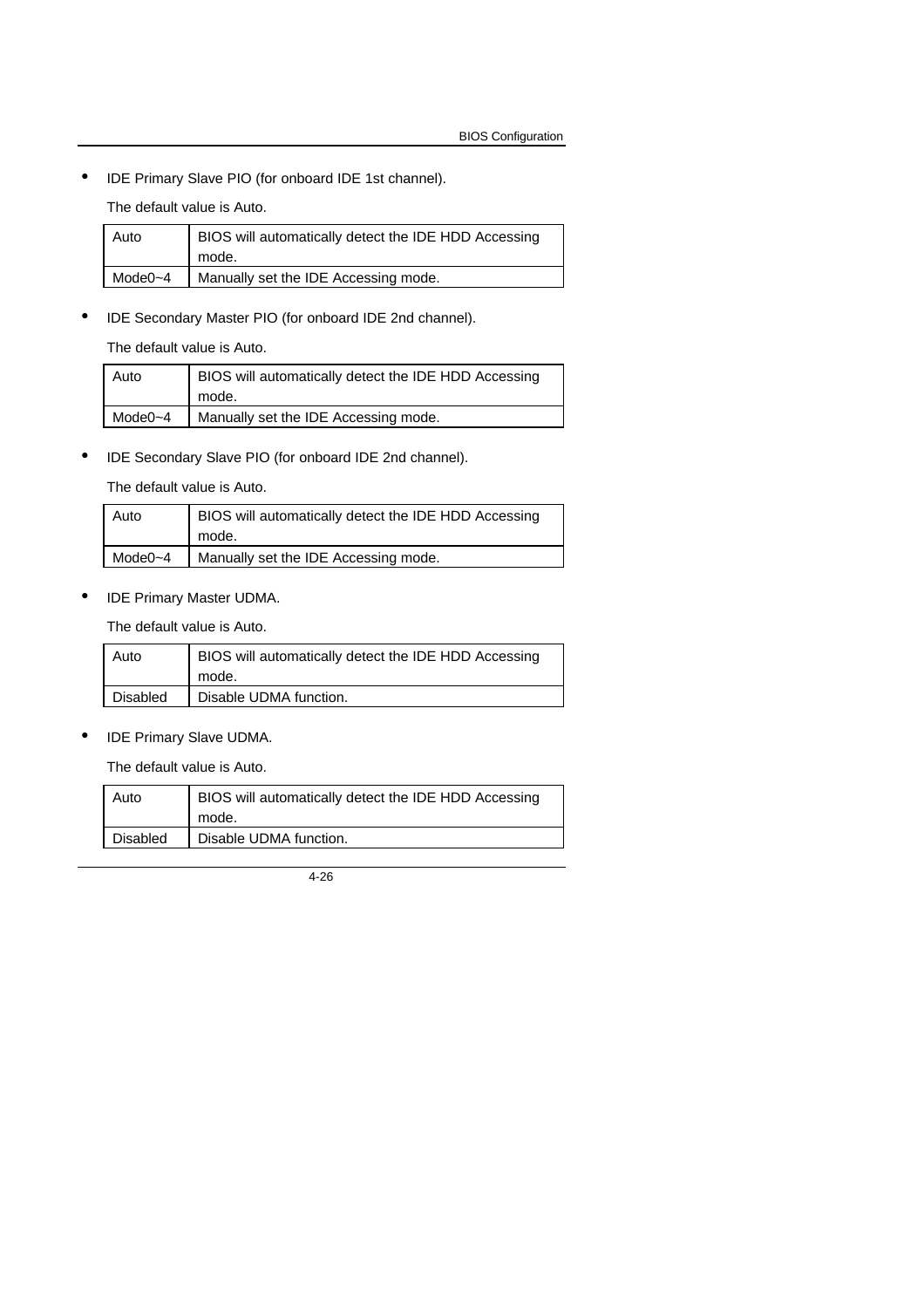• IDE Secondary Master UDMA.

The default value is Auto.

| Auto     | BIOS will automatically detect the IDE HDD Accessing<br>mode. |
|----------|---------------------------------------------------------------|
| Disabled | Disable UDMA function.                                        |

• IDE Secondary Slave UDMA.

The default value is Auto.

| Auto            | BIOS will automatically detect the IDE HDD Accessing<br>mode. |
|-----------------|---------------------------------------------------------------|
| <b>Disabled</b> | Disable UDMA function.                                        |

• On-Chip Primary PCI IDE

The default value is Enabled.

| Enabled   Enable onboard 1st channel IDE port.   |
|--------------------------------------------------|
| Disabled   Disable onboard 1st channel IDE port. |

• On-Chip Secondary PCI IDE

The default value is Enabled.

| Enabled   Enable onboard 2nd channel IDE port.   |
|--------------------------------------------------|
| Disabled   Disable onboard 2nd channel IDE port. |

• USB Keyboard Support

The default value is Disabled.

| Enabled   Enable USB Keyboard Support.   |
|------------------------------------------|
| Disabled   Disable USB Keyboard Support. |

• Onboard FDC Controller

The default value is Enabled.

| Enabled | Enable onboard FDD port.             |
|---------|--------------------------------------|
|         | Disabled   Disable onboard FDD port. |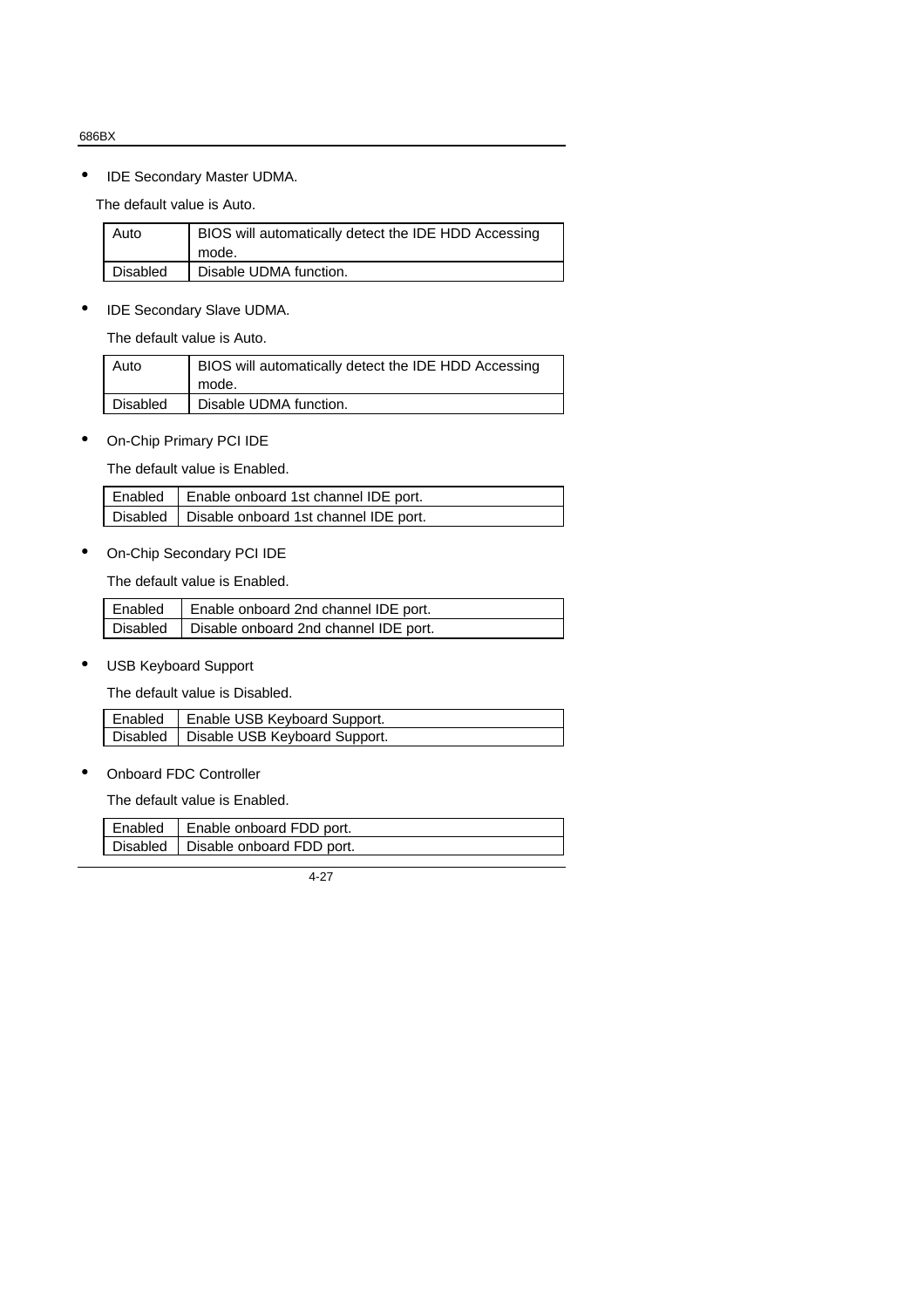• Onboard Serial Port 1

The default value is 3F8/IRQ4.

| Auto            | BIOS will automatically setup the port 1 address. |
|-----------------|---------------------------------------------------|
| 3F8/IRQ4        | Enable onboard Serial port 1 and address is 3F8.  |
| 2F8/IRQ3        | Enable onboard Serial port 1 and address is 2F8.  |
| 3E8/IRQ4        | Enable onboard Serial port 1 and address is 3E8.  |
| 2E8/IRQ3        | Enable onboard Serial port 1 and address is 2E8.  |
| <b>Disabled</b> | Disable onboard Serial port 1.                    |

• Onboard Serial Port 2

The default value is 2F8/IRQ3.

| Auto            | BIOS will automatically setup the port 2 address. |
|-----------------|---------------------------------------------------|
| 3F8/IRQ4        | Enable onboard Serial port 2 and address is 3F8.  |
| 2F8/IRQ3        | Enable onboard Serial port 2 and address is 2F8.  |
| 3E8/IRQ4        | Enable onboard Serial port 2 and address is 3E8.  |
| 2E8/IRQ3        | Enable onboard Serial port 2 and address is 2E8.  |
| <b>Disabled</b> | Disable onboard Serial port 2.                    |

• Onboard Parallel port

The default value is 378/IRQ7.

| 378/IRQ7 | Enable onboard LPT port and address is 378/IRQ7. |
|----------|--------------------------------------------------|
| 278/IRQ5 | Enable onboard LPT port and address is 278/IRQ5. |
| Disabled | Disable onboard LPT port.                        |
| 3BC/IRQ7 | Enable onboard LPT port and address is 3BC/IRQ7. |

• Parallel Port Mode

The default value is SPP.

| <b>SPP</b> | Using Parallel port as Standard Printer Port.      |
|------------|----------------------------------------------------|
| <b>FPP</b> | Using Parallel port as Enhanced Parallel Port.     |
| <b>ECP</b> | Using Parallel port as Extended Capabilities Port. |
| ECP/EPP    | Using Parallel port as ECP & EPP mode.             |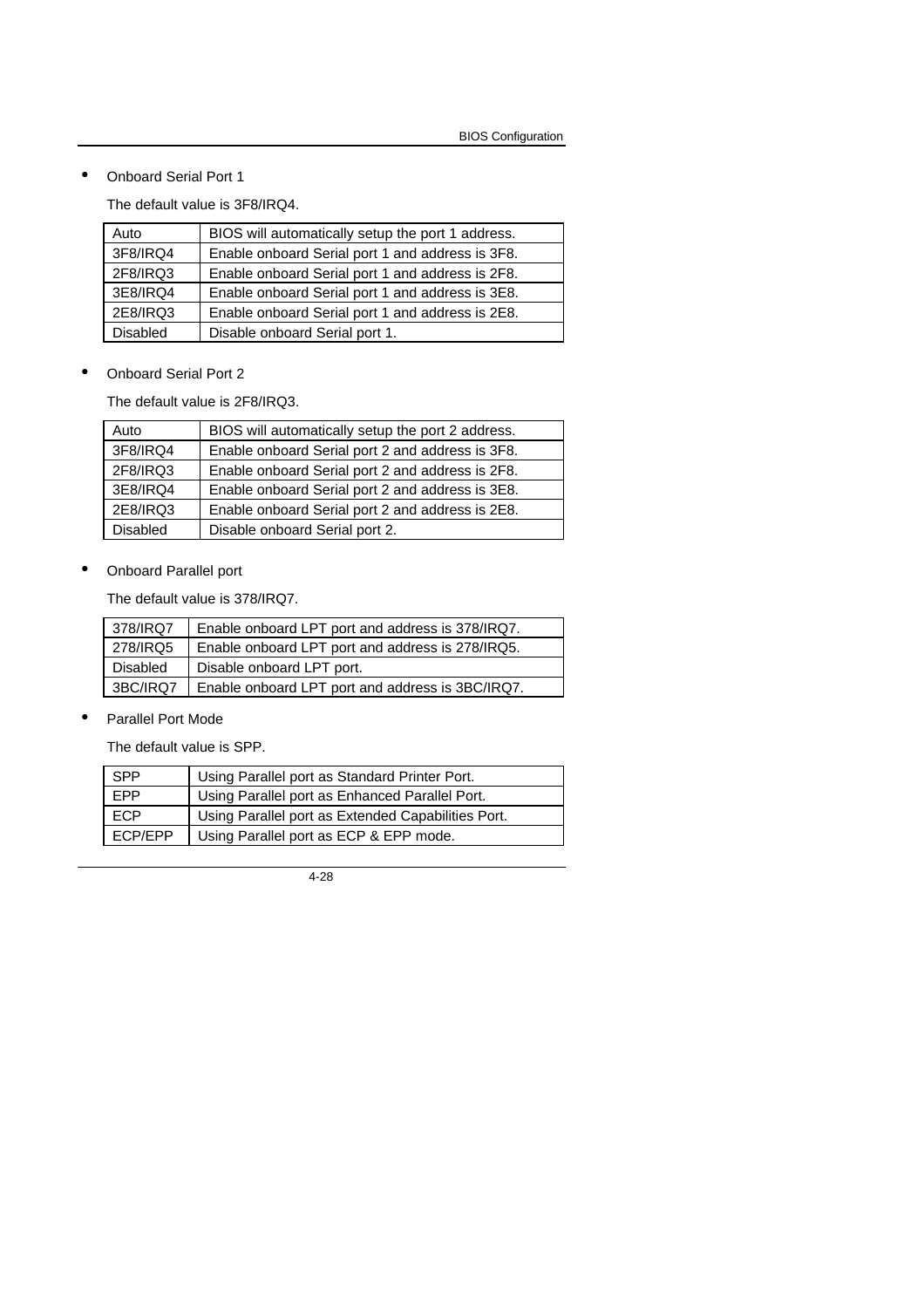## • PS/2 Mouse Power on

The default value is Disabled.

| <b>Disabled</b> | Disable PS/2 Mouse Power on.                               |
|-----------------|------------------------------------------------------------|
| Left Double     | Click twice on PS/2 mouse left button to Power on system.  |
| Right Double    | Click twice on PS/2 mouse right button to Power on system. |

## • Keyboard Power on

The default value is Disabled.

| Disabled | Disable Keyboard Power on.                     |
|----------|------------------------------------------------|
| Multikev | Enter multikey combination to Power on system. |

## **4.13. USER PASSWORD**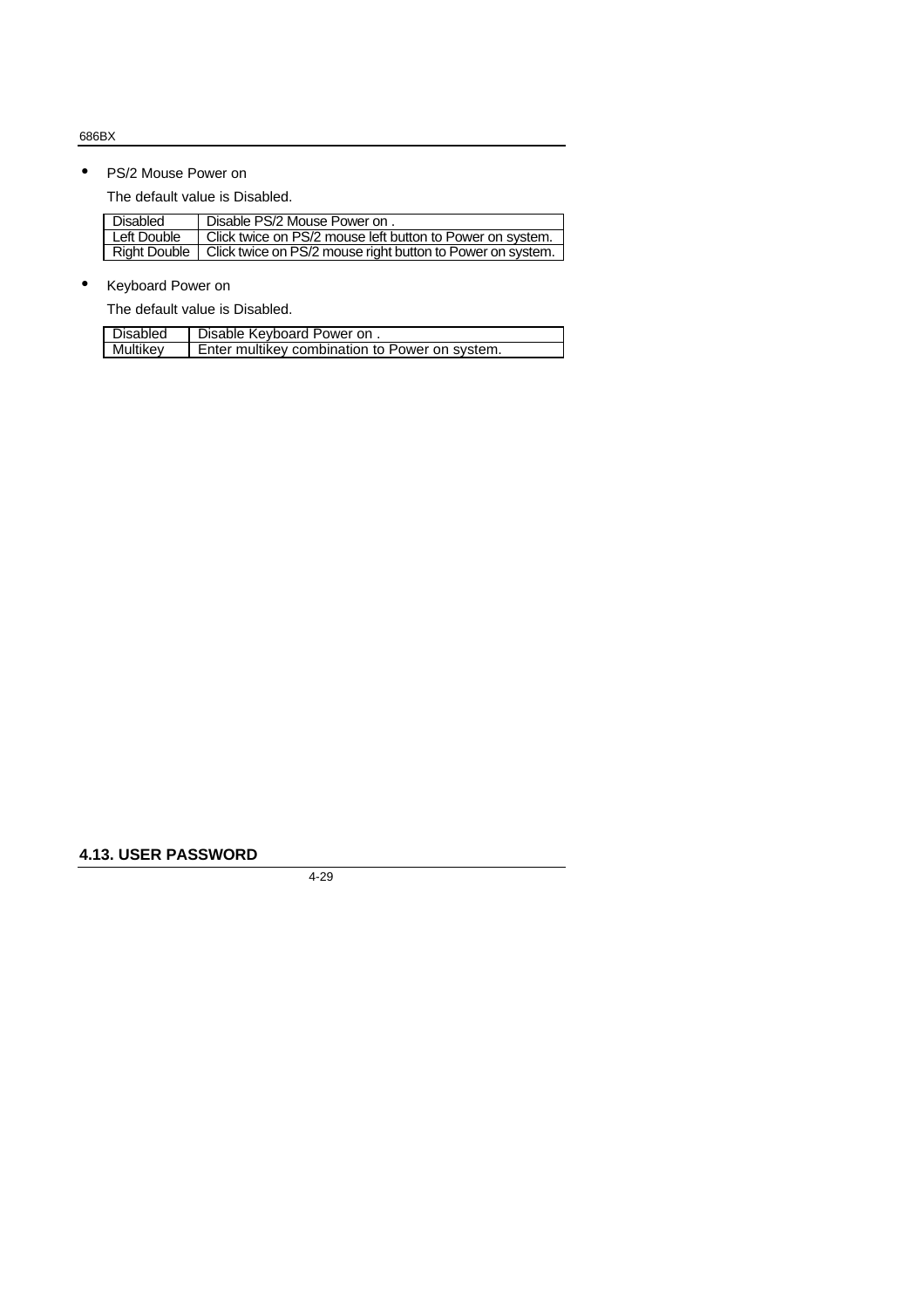When you select this function, the following message will appear at the center of the screen to assist you in creating a password.



Figure 4.10: Password Setting

Type the password, up to eight characters, and press <Enter>. The password typed now will clear the previously entered password from CMOS memory. You will be asked to confirm the password. Type the password again and press <Enter>.

To disable password, just press <Enter> when you are prompted to enter password. A message " PASSWORD DISABLED" will appear to confirm the password being disabled. Once the password is disabled, the system will boot and you can enter Setup freely.

If you select System at Security Option in BIOS Features Setup Menu, you will be prompted for the password every time the system is rebooted or any time you try to enter Setup Menu. If you select Setup at Security Option in BIOS Features Setup Menu, you will be prompted only when you try to enter Setup.

#### **4.14. IDE HDD AUTO DETECTION**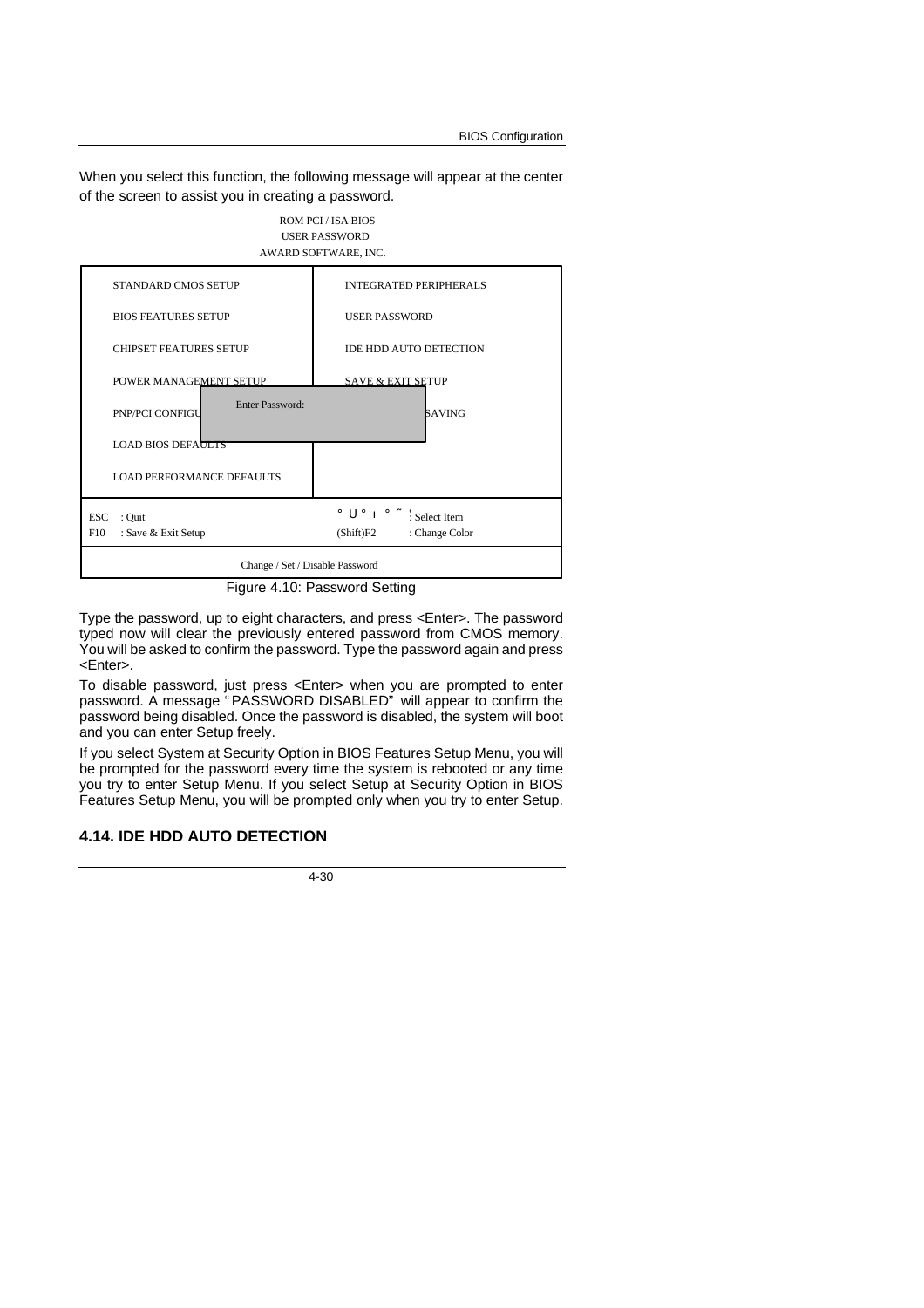| ROMPCI/ISA BIOS<br><b>IDE HDDD AUTO DETECTION</b><br>AWARD SOFTWARE, INC. |             |             |       |              |                                          |               |               |      |
|---------------------------------------------------------------------------|-------------|-------------|-------|--------------|------------------------------------------|---------------|---------------|------|
| <b>HARD DISKS</b>                                                         | TYPE        | <b>SIZE</b> | CYLS. | HEAD         | PRECOMP                                  | LANDZ         | <b>SECTOR</b> | MODE |
|                                                                           |             |             |       |              |                                          |               |               |      |
|                                                                           |             |             |       |              |                                          |               |               |      |
|                                                                           |             |             |       |              | Select Primary Master Option (N=Skip): N |               |               |      |
| <b>OPTION</b>                                                             | <b>SIZE</b> | CYLS.       | HEAD  | PRECOMP      | LANDZ                                    | <b>SECTOR</b> | MODE          |      |
| 2(Y)                                                                      | 521         | 530         | 32    | $\mathbf{0}$ | 1059                                     | 63            | LBA           |      |
| 1                                                                         | 521         | 1060        | 16    | 65535        | 1059                                     | 63            | NORMAL        |      |

Figure 4.11: IDE HDD Auto Detection

Type "Y" will accept the H.D.D. parameter reported by BIOS.

Type "N" will keep the old H.D.D. parameter setup. If the hard disk cylinder number is over 1024, then the user can select LBA mode or LARGER mode for DOS partition larger than 528 MB.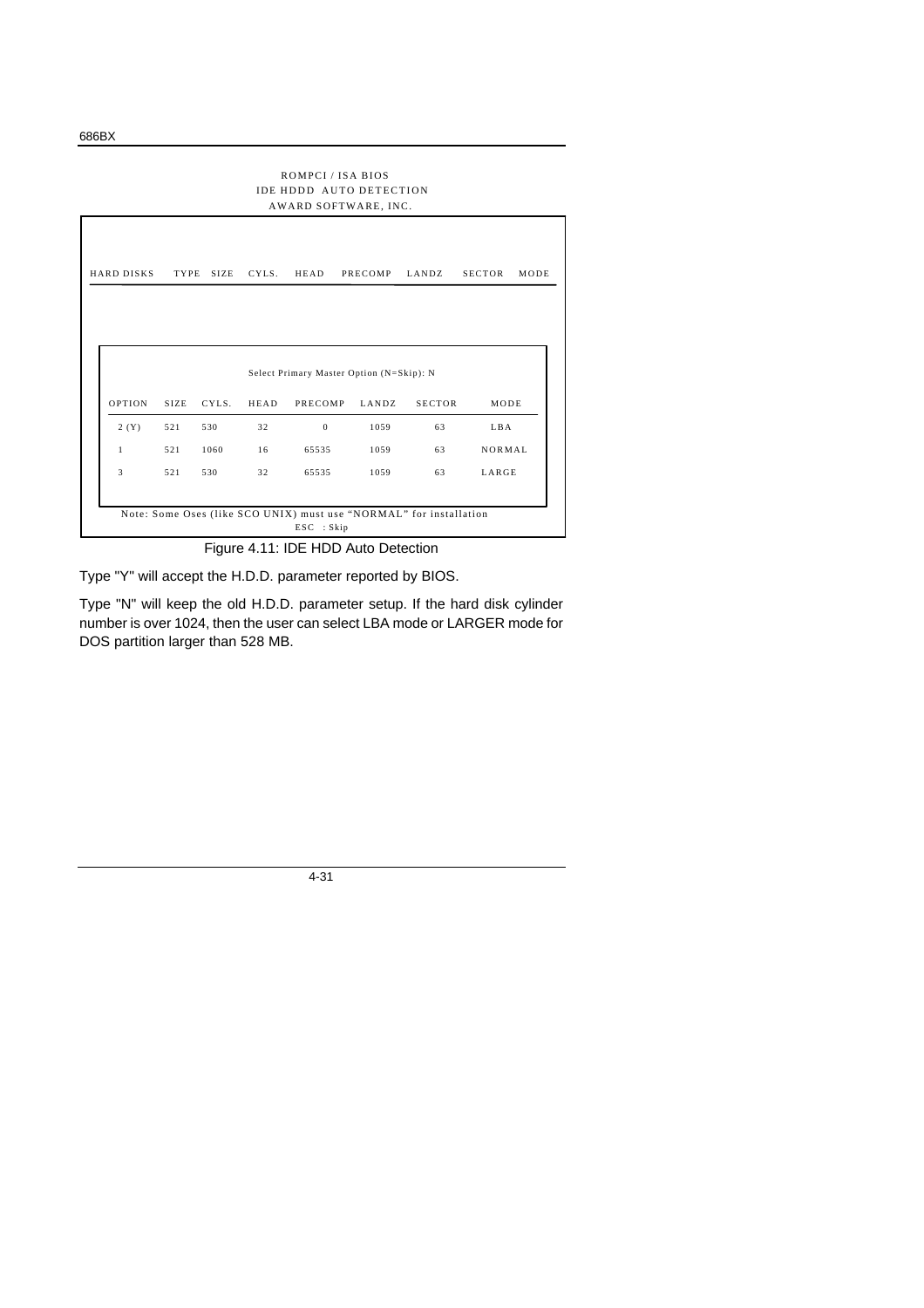## **4.15. SAVE & EXIT SETUP**



Figure 4.12: Save & Exit Setup

Type "Y" will quit the Setup Utility and save the user setup value to RTC CMOS SRAM.

Type "N" will return to Setup Utility.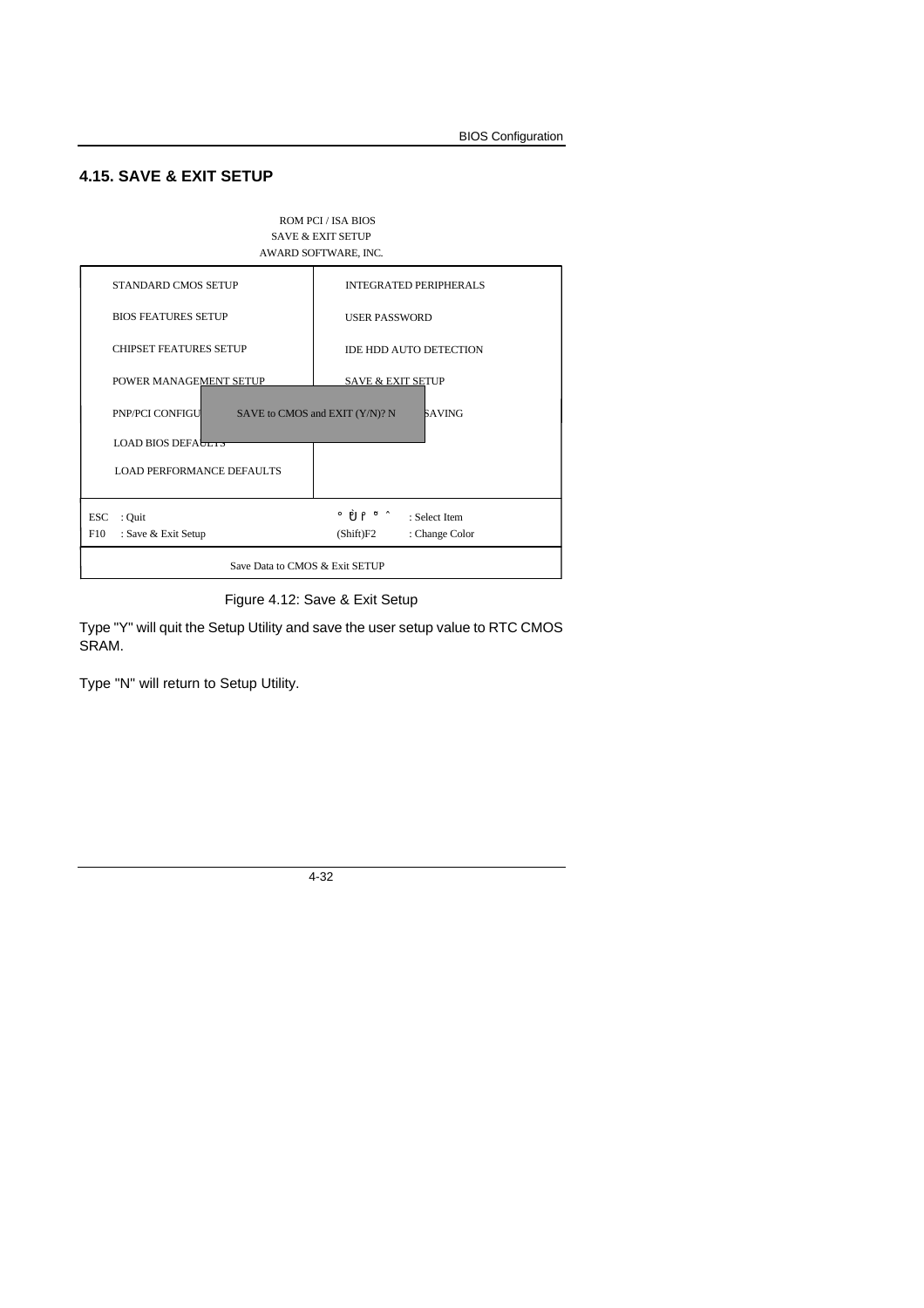#### **4.16. EXIT WITHOUT SAVING**



Figure 4.13: Exit Without Saving

Type "Y" will quit the Setup Utility without saving to RTC CMOS SRAM.

Type "N" will return to Setup Utility.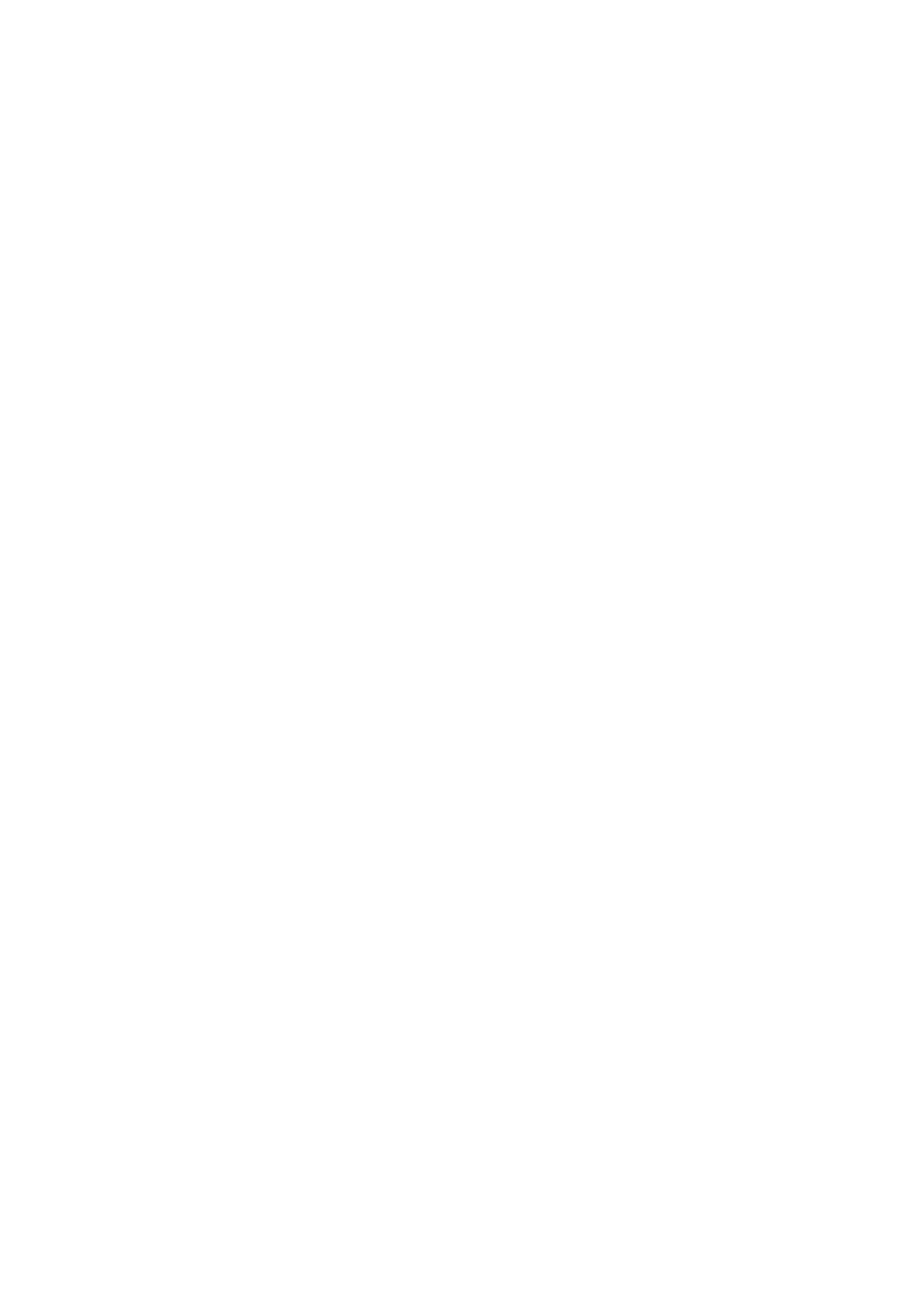

#### **FCC Compliance Statement:**

This equipment has been tested and found to comply with limits for a Class B digital device , pursuant to Part 15 of the FCC rules. These limits are designed to provide reasonable protection against harmful interference in residential installations. This equipment generates, uses, and can radiate radio frequency energy, and if not installed and used in accordance with the instructions, may cause harmful interference to radio communications. However, there is no guarantee that interference will not occur in a particular installation. If this equipment does cause interference to radio or

television equipment reception, which can be determined by turning the equipment off and on, the user is encouraged to try to correct the interference by one or more of the following measures:

-Reorient or relocate the receiving antenna

-Move the equipment away from the receiver

-Plug the equipment into an outlet on a circuit different from that to which the receiver is connected

-Consult the dealer or an experienced radio/television technician for additional suggestions

You are cautioned that any change or modifications to the equipment not expressly approve by the party responsible for compliance could void Your authority to operate such equipment.

This device complies with Part 15 of the FCC Rules. Operation is subjected to the following two conditions 1) this device may not cause harmful interference and 2) this device must accept any interference received, including interference that may cause undesired operation.